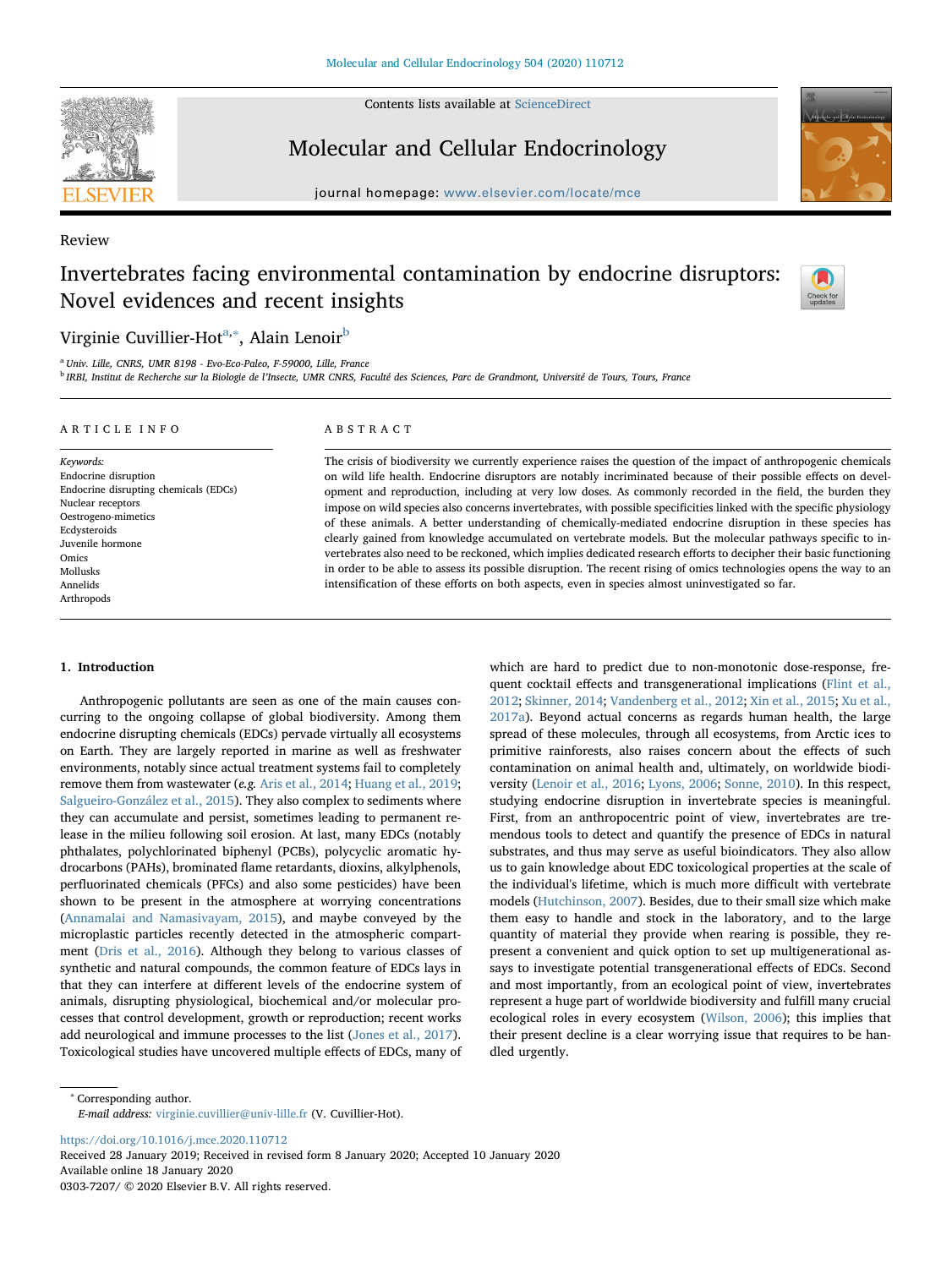Because of their specific physiology (that diverged from that of vertebrates more than 600 MA ago) it appears necessary to develop and use invertebrate models allowing to detect and predict the whole set of effects of environmental EDCs on invertebrates wild populations. Contamination routes are likely multiple, with proportions depending on species' life history, and often different from that of vertebrates. In particular, because of their small size and thus relatively high surface/ volume ratio compared to vertebrates, invertebrates suffer from higher relative exposure levels, which can imply a higher bioaccumulation, or the need to develop greater excretion capacities. In the aquatic environment, absorption coefficients may be higher compared to vertebrate species due to the properties of invertebrates body wall, which is often a functional surface of exchange, for respiratory gases for instance. As regards terrestrial invertebrates, direct contact and oral route are so far considered as the most probable ways of contamination. However, the possible role of arthropods cuticle as a trap for atmospheric pollutants just begins to be studied. It could constitute an effective way of contamination disregarded so far [\(Lenoir et al., 2014](#page-9-2), [2012\)](#page-9-3). Noteworthy, invertebrates generally lack the blood-gonad barrier that provide some protection to reproductive organs in mammals. At last, as for fishes and amphibians, mature gametes are in most cases directly released in the environment, which implies an exposure of organisms all along the life cycle – from gametogenesis to adulthood – including the highly vulnerable first stages of development. In short, apprehending the consequences of invertebrates exposure to EDC implies to take into account many of their peculiarities, and specific researches are required in this field, which is reflected by the growing body of literature dedicated to the subject.

In this review, we will first try to gauge the burden environmental EDCs place on invertebrate populations in nature, focusing as much as possible on studies that evaluate disruption in wild caught animals, exposed to EDCs in real situations. Then, we will produce an overview of the most recent molecular insights that may enlighten our comprehension of endocrine disruption in invertebrates. Finally, we will discuss the contribution of the recent approaches that rely on omics, to get a wider view of EDCs impact on invertebrate physiology. Note that the vast majority of our current knowledge relates to protostome species (mainly arthropods, mollusks and annelids), which explains that the present review will mainly focus on this taxonomic group.

#### 2. Delineating the burden of endocrine disruption on wild invertebrates

Risk assessment procedures have been using invertebrate models (mainly aquatic species) for long, both to detect potential EDC activities in mixtures, and to gain a basic understanding of the ecological effects of known EDCs. Conversely, field studies demonstrating EDCs effects on invertebrate wild populations and communities are scarcer, in aquatic as well as in terrestrial ecosystems [\(Amiard and Amiard-Triquet, 2015](#page-7-4)).

#### 2.1. In aquatic ecosystems

In aquatic ecosystems, the most relevant case certainly remains the imposex phenomenon that affects gastropod mollusks living in areas contaminated by organotins: tributyltin [TBT] and triphenyltin [TPT], at levels as low as few ng per liter [\(DeFur, 1999\)](#page-7-5). These organometallic compounds have been used as antifouling agents for several decades until their progressive ban by most countries, in the 80s. However, incomplete observation of worldwide legislation, as well as organotins desorption from contaminated sediments explain that organotins contamination is still a major toxicological concern [\(Laranjeiro et al.,](#page-8-3) [2018\)](#page-8-3). At the individual level, endocrine disruptive effects in contaminated areas result in the imposition of male sex characteristics on female snails, with a clear relationship between the extent of the masculinization process and the dose of organotins detected in the environment ([Graceli et al., 2013\)](#page-8-4). At some point, affected females

suffer from impaired reproduction ending up to sterility and even to death ([DeFur, 1999\)](#page-7-5). Individual defects due to environmental contamination thus translate into population-level concerns, with a demographic fall and acute risk of local extinction in the worst polluted areas ([Bryan et al., 1986;](#page-7-6) [Langston et al., 2015;](#page-8-5) [Roach and Wilson,](#page-9-4) [2009\)](#page-9-4). In the field, TBT was also shown to affect other invertebrates, disturbing shell calcification and reproduction in bivalve mollusks, and affecting crustacean growth, carbohydrate and lipid metabolism and sexual maturation ([Graceli et al., 2013](#page-8-4); [Vogt et al., 2018](#page-10-7)). More recently, concerns were raised over the toxicity of TBT in terrestrial ecosystems that can be contaminated notably through soil enrichment with marine sediments or sewage sludge. [Silva et al. \(2014\)](#page-10-8) assessed TBT toxicity in terrestrial invertebrates and observed negative effects on the food consumption and assimilation capabilities in isopods (Porcellionides pruinosus), and on juvenile production and/or mortality in collembolans (Folsomia candida). But additional studies in field conditions are still required, notably in terms of TBT doses, especially in soils continuously enriched with sewage sludge.

In line with the vertebrate (and especially fish) situation, field exposure cases to estrogenic compounds (e.g. xeno-estrogens such as 17αethinylestradiol (EE2), bisphenol A (BPA), nonylphenols and octylphenols) provide another illustration of endocrine disruption in wild aquatic invertebrates [\(Amiard and Amiard-Triquet, 2015](#page-7-4); [Jin et al.,](#page-8-6) [2012\)](#page-8-6), with effects including sex-ratio modification, delayed sexual maturity and intersexuality. Numerous studies have reported disruptive effects of estrogens in invertebrate models, including at concentrations compatible with doses measured in the field (ng/l) ([Aris et al., 2014](#page-7-0); [Bovier et al., 2018;](#page-7-7) [Flint et al., 2012;](#page-7-3) [Herrero et al., 2015](#page-8-7); [Leonard](#page-9-5) [et al., 2017;](#page-9-5) [Liu et al., 2012;](#page-9-6) [Morales et al., 2018](#page-9-7); [Oehlmann et al.,](#page-9-8) [2009,](#page-9-8) [2007;](#page-9-9) Oetken [et al., 2004;](#page-9-10) [Wright-Walters et al., 2011](#page-10-9)). Experimental studies have also demonstrated that the reproduction of the Potamopyrgus antipodarum snail (a freshwater mollusk quite abundant in Europe) is impaired by the exposure to a mixture of environmental estrogens. This response was found to be comparable to that of four species of freshwater fishes, with a similar sensitivity to these molecules ([Jobling et al., 2004\)](#page-8-8), suggesting that EDC concerns extend to wild invertebrate populations exposed to estrogenic effluents, especially as regards sessile species. In good agreement with this study, when caged downstream of an effluent discharge, the same snail species was found to bioaccumulate more alkylphenols, BPA, Estradiol and Testosterone than when animals were located upstream. These experiments also demonstrated a sharp decrease of reproductive parameters in these animals (reduction in the number of embryos produced) after 6 weeks of exposure ([Gust et al., 2014](#page-8-9)). Concomitant measures of egg proteins and mRNA levels allowed authors to demonstrate that reproductive disruption did not affect oocyte development, but rather targeted early embryonic development, suggesting the disruption of estrogen signaling pathways ([Gust et al., 2014](#page-8-9)). Recent in situ surveys on the marine mussel Mytilus trossulus also evidenced some reproductive impairment in bivalve wild populations exposed to presumed estrogenic water wastes. Individuals living in the vicinity of a sewage purification plant outlet showed an increased frequency of gonadal regression and atresia and malformations, which were successfully mimicked by an experimental exposure to 50 or 500 ng/dl of EE2 ([Smolarz et al., 2017](#page-10-10)). Such experimental exposure in natural conditions is a powerful way to evidence local contamination by EDCs, but requires a careful choice of the biomarkers recorded. The level of yolk protein vitellogenin, most often estimated by the Alkali Labile Phosphate method, has been commonly used as a biomarker of feminization in several aquatic species. Both the method ([Sánchez-Marín et al., 2017](#page-10-11)) and its results ([Boulangé-Lecomte](#page-7-8) [et al., 2017](#page-7-8); [Short et al., 2014\)](#page-10-12) have recently been questioned by proteomic and transcriptomic approaches, respectively.

In freshwater ecosystems, chironomids are increasingly imposing themselves as a convenient and suited model of study. Studies carried out in Chironomus riparius recently contributed to reveal the endocrine disruptive effects of complex mixtures of heavy metals in experimental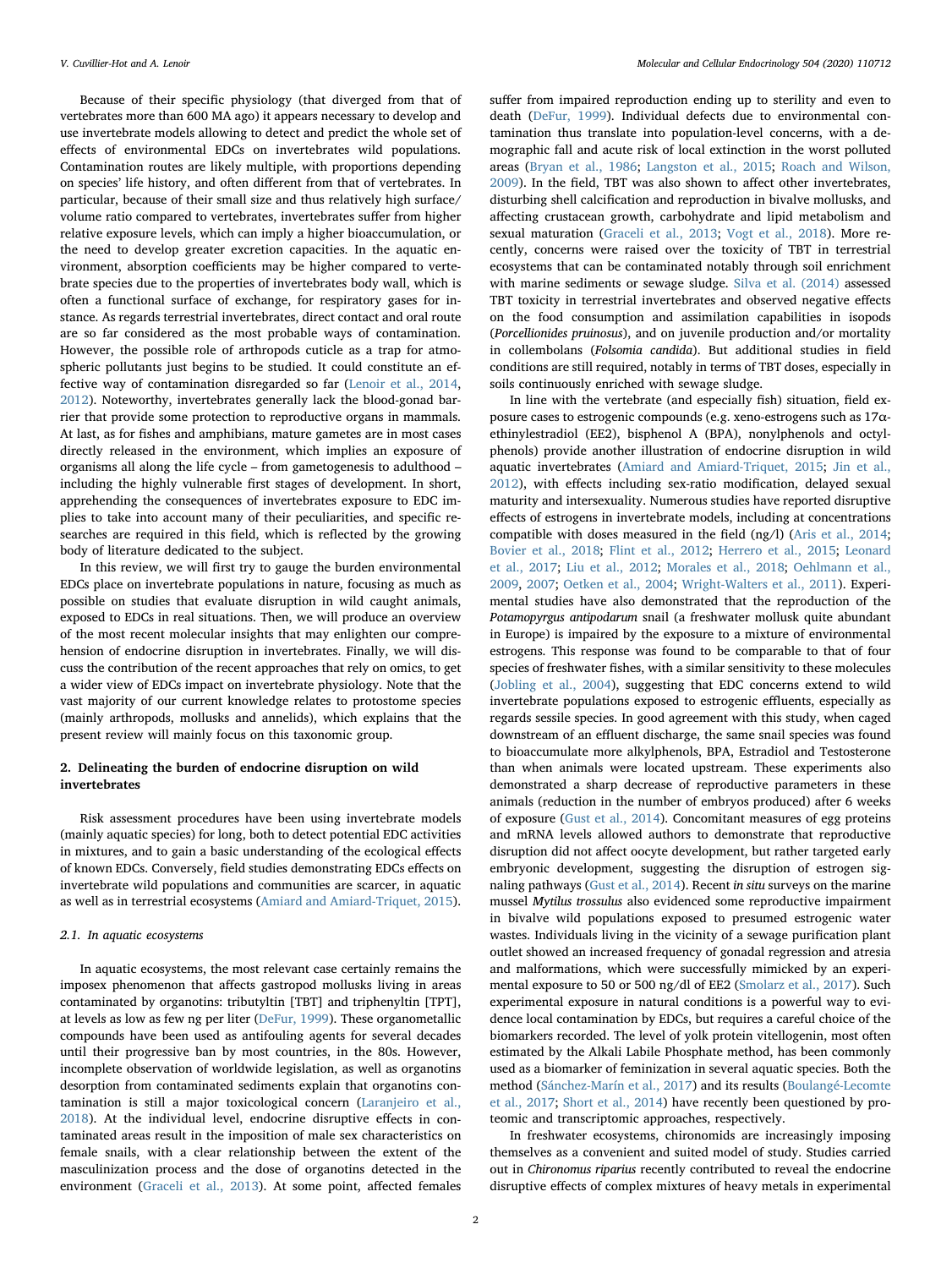settings in which larvae were reared in sediments (more or less contaminated) originating from abandoned mines, polluted shores or reference sites. Among other negative effects recorded as regards biomass and respiration rate, exposed individuals showed disrupted expression of ecdysone-related genes, impaired reproduction and growth, both at the larval and adult stages ([Arambourou et al., 2020,](#page-7-9) [2019\)](#page-7-10).

#### 2.2. In terrestrial ecosystems

In terrestrial ecosystems, the main cases for which endocrine disruption effects are well identified under field conditions relate to insect growth disruptors (IGD, formerly named insect growth regulators or IGR). Such substances have been designed by purpose to affect insect growth and development through a specific disruption of their endocrine regulatory pathways, including juvenile hormone analogues (JHA), and steroidal ecdysone agonists ([Pener and Dhadialla, 2012](#page-9-11)). For these molecules, the drop of target insect populations is the hallmark of their efficacy. Unfortunately, although the design of these molecules was intent to produce more selective pesticides (they are often sold as "reduced-risk insecticides"), non-target species sharing similar hormone systems can also be affected. [Pener and Dhadialla](#page-9-11) [\(2012\)](#page-9-11) reviewed several studies demonstrating lethal or sublethal effects of IGD on non-target species, especially predators or parasitoids of the target species, proving the diffusion of IGD in food webs. [Lawler](#page-8-10) [\(2017\)](#page-8-10) recently reviewed the environmental effects of methoprene use for mosquito control and pinpointed some negative issues at realistic environmental levels, mainly on aquatic invertebrate species: lobster larvae, mysid shrimp embryos, small diptera and zooplankton-sized crustacean. Although often disregarded, these species, and especially planktonic species which occupy key positions in aquatic food webs, for sure deserve further attention on the subject of endocrine disruption in field context. Regarding IGD's use for agronomic purposes, the potential threatening of pollinators and other beneficial insects' survival is a big subject of concern, due to the huge ecosystemic services they fulfill. This concerns domestic honeybees but also Lepidoptera, parasitic wasps, Coleoptera and numerous wild bees that play crucial roles in plant-insect mutualistic networks [\(Quesada and Sadof, 2019](#page-9-12); Steff[an-](#page-10-13)[Dewenter et al., 2005\)](#page-10-13). Beyond direct mortality provoked by many pesticides, some IGD are responsible of sublethal effects that may contribute to the actual decline of (wild and managed) pollinators and beneficial insects populations ([Johnson et al., 2010;](#page-8-11) [Mommaerts and](#page-9-13) [Smagghe, 2011\)](#page-9-13). Bees illustrate how complex and multiple the routes of exposure can be: in addition to direct contact associated with spraying as well as the interaction with treated plants, foragers collect nectar and pollen susceptible to be contaminated. They also bring it back to the nest to feed all the members of the colony (social bees) or their larvae (solitary bees). For brood as well as for hive bees, contamination thus probably mainly arise through food intake, which may strongly lead to specific toxic effects [\(Sanchez-Bayo and Goka, 2014](#page-10-14); [Stanley and](#page-10-15) [Preetha, 2016](#page-10-15)). Recent studies evidenced a clear contamination of the pollen stored into beehives, by many pesticides and herbicides at sublethal concentrations, among which ecdysone analogues (tebufenozide, methoxyfenozide) and JHA (fenoxycarb, pyriproxyfen, methoprene) ([Böhme et al., 2018;](#page-7-11) [Calatayud-Vernich et al., 2018;](#page-7-12) [Hakme et al.,](#page-8-12) [2017\)](#page-8-12). Experimental work had previously demonstrated that exposure of micro-colonies of Bombus terrestris to JHA (pyriproxifen or kinoprene), through pollen contamination (e.g. not through sugar water contamination) at the maximum field recommended concentration, has no acute toxicity on workers but enhances larval mortality. This effect was hypothesized to be linked with a lethal blocking of development before metamorphosis ([Mommaerts et al., 2006\)](#page-9-14). In the same study, authors evidenced a stimulatory effect of a very low dose of kinetoprene (0.0650 mg/l) on the development of the female reproductive system, together with a higher reproductive output, strongly arguing in favor of an endocrine nature of the disruption. Even though neurotoxic pesticides – and in the first place all neonicotinoids – are the most incriminated molecules in the complex interactions that lead to bee CCD (colony collapse disorder; [Sanchez-Bayo and Goka, 2014\)](#page-10-14), IGD chronic exposure should not be disregarded, as regards its potential sublethal effects and possible involvement in synergistic effects. Furthermore, neonicotinoids themselves were recently shown to exert EDClike effects in bees, generating sublethal effects suspected to largely contribute to population extinctions over a long time scale [\(Woodcock](#page-10-16) [et al., 2016](#page-10-16); [Baines et al., 2017\)](#page-7-13). More field studies are now needed to assess and cross-reference several key parameters of pollinators' potential poisoning by pesticides. These include (1) the dynamics of pollen contamination in relation with its species of origin and the nature of the contaminants; (2) the persistency of chemicals under specific conditions inside real hives and along seasons; (3) the link between external exposure (direct contact and/or chronic ingestion) and potential risk; (4) the possible interaction between contaminants, which needs to be addressed by testing realistic pesticide mixtures (see [Böhme et al., 2017\)](#page-7-14); (5) the direct effects on bee survival and activity but also sublethal effects (fertility, abnormal larval development) that may affect colony productivity; (6) the side-effects that may arise through the disturbance of other functions such as olfactive performance (see e.g. [Chakrabarti et al., 2015\)](#page-7-15), orientation and learning capacities, which are essential to foraging process and feeding, flight activity and foraging efficiency (see [Prado et al., 2019\)](#page-9-15), pheromonal communication (notably blurring of nestmate identification) and social interactions (see e.g. [Fourrier et al., 2015](#page-7-16)); and (7) the indirect adverse effects that may ensue from microbiota modifications.

More generally, all herbivorous invertebrates may come across EDCs through the contamination of their food: some well identified or emerging organic contaminants including BPA, nonylphenol or triclosan are largely distributed in the water cycle and end up in reclaimed water eventually used for food crop irrigation. This can lead to their accumulation in leafy vegetables ([Dodgen et al., 2013](#page-7-17)) and to a direct exposure of herbivorous species. In the insect crop pest Spodoptera littoralis, [Maria et al. \(2019\)](#page-9-16) evidenced a higher mortality at pupal stage and an increase in some larval instar duration associated with modifications of ecdysteroid titers and nuclear receptor expression, after consumption of food contaminated with BPA concentrations similar to that found in plants. At last, atmospheric contamination also potentially concerns all epigeic species. Although this route of exposure has barely been considered so far, we recently evidenced a chronic contamination of several species of aerial insects (mainly ants but also crickets and honeybees) by phthalates, which are potent EDCs [\(Oehlmann et al.,](#page-9-8) [2009;](#page-9-8) e.g. [Mankidy et al., 2013\)](#page-9-17). These phthalates impregnate the cuticle and mix with the cuticular components [\(Lenoir et al., 2012](#page-9-3)). In these studies, all tested individuals were found to be contaminated, with varying contamination levels depending on the species. Phthalates accounted for 0.11–2.66% of the cuticular compounds in the different ant species tested, 0.73% in honey bees and 2.76% in the wood cricket Nemobius sylvestris. This contamination was clearly established to originate from the atmosphere. It seems that, due to its biochemical properties, insects cuticle can traps the phthalates present in both the vapor phase and the particulate phase (adsorbed to atmospheric particles; [Lenoir et al., 2014](#page-9-2); [Teil et al., 2006\)](#page-10-17). The insect cuticle keeps trace of this contamination in the form of a basal level of phthalates mixed to cuticular compounds, which can be measured by GC-MS. In addition, phthalates were also clearly demonstrated to be able to cross the epidermal barrier in these insects, as they were detected inside the body of animals, mainly in fat. Experimental contaminations by environmental doses spiked onto the cuticle induced a reduction of queens' eggs output and disturbed immune gene expression in workers of the black garden ant (Lasius niger), suggesting possible endocrine disruptive effects in natural populations ([Cuvillier-Hot et al., 2014](#page-7-18)). Considering that these observations may potentially apply to all invertebrate species possessing a cuticle or a lipophilic integument, it appears necessary to pursue investigations on other species, in order to examine whether it is necessary to include this mode of contamination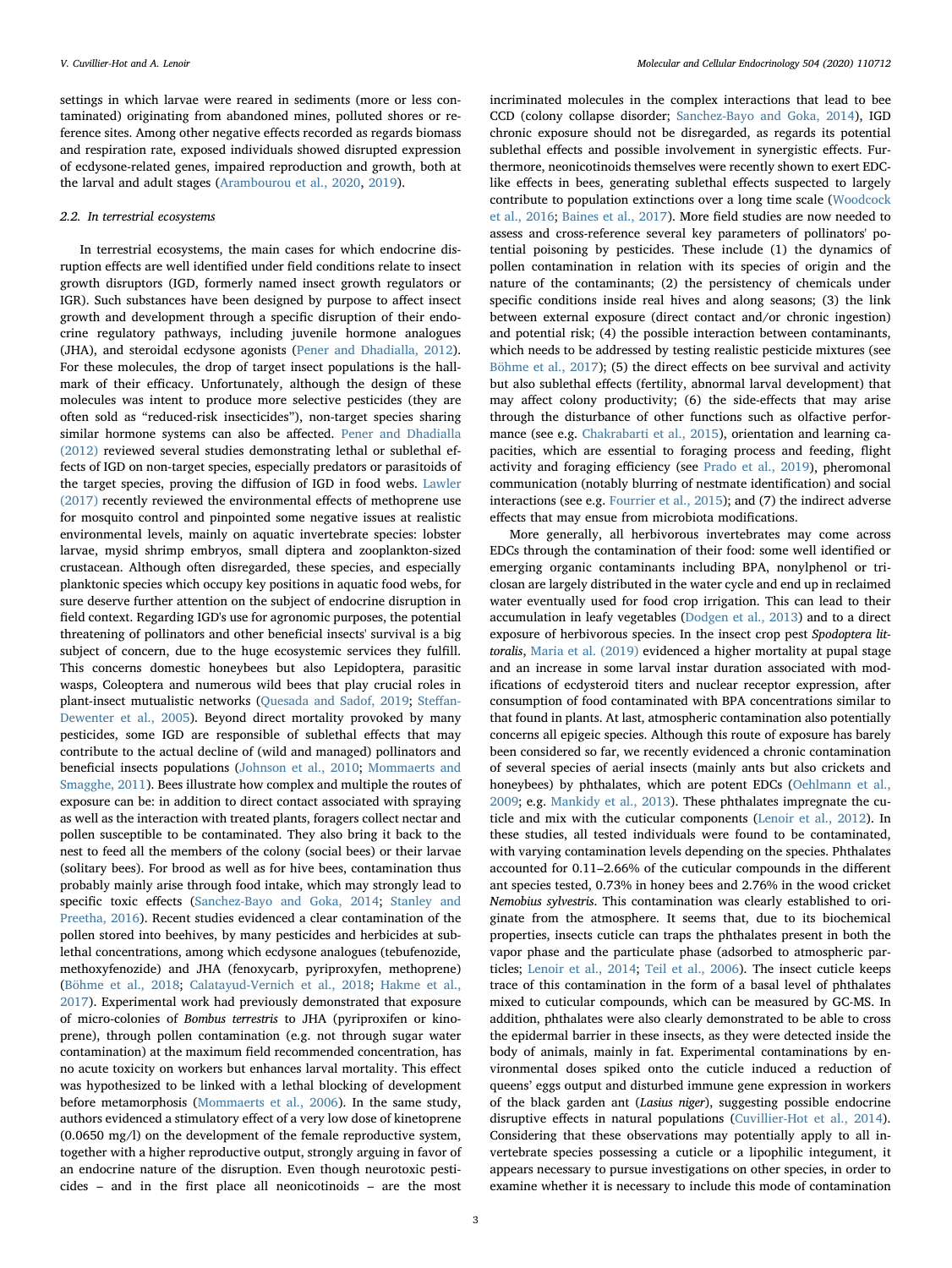in risk assessment protocols for terrestrial invertebrates.

#### 3. New insights in invertebrate molecular disruption

As an emerging science, EDC ecotoxicology first based on a vertebrate-centered approach, taking advantage of our better knowledge of vertebrates physiology, to detect and identify disturbances linked with environmental exposure to contaminants. Then, knowledge acquired from vertebrate models was transposed to invertebrates and researches have focused on susceptible endocrine pathways shared between invertebrates and vertebrates, and in a first place on the possible disruption of the estrogen receptor (ER)-associated cascades. But, as more than 600 Million years have elapsed since the split between protostomes and deuterostomes, the former acquired endocrine systems of regulation unique to them (e.g. ecdysteroids, Juvenile hormones), which are potential targets for environmental endocrine disruption and which call for dedicated researches. Even nowadays, while substantive knowledge has been accumulated for some groups (e.g. insects), a main gap of our current knowledge over endocrine disruption in invertebrates remains our lack of detailed comprehension of endocrine signaling pathways in many disregarded groups of invertebrates [\(Castro](#page-7-19) [and Santos, 2014](#page-7-19); [Hutchinson, 2007](#page-8-2)). This concerns receptors and ligands, associated cascades and regulation, but also the dynamics of bioaccumulation and elimination of potential disruptors. This basic knowledge is necessary to ascertain that an adverse effect observed in the field is indeed the result of an endocrine disruption mechanism rather than a more general direct or indirect toxic effect [\(Barata et al.,](#page-7-20) [2004;](#page-7-20) [Hutchinson, 2007](#page-8-2); [Lagadic et al., 2007](#page-8-13); [Weltje and Schulte-](#page-10-18)[Oehlmann, 2007\)](#page-10-18). In the past years, some attempts have been made to develop arthropods-specific in vitro assays dedicated to screen environmental contaminants for ecdysteroid agonist/antagonist activities ([Dinan et al., 2001](#page-7-21); [Kontogiannatos et al., 2015](#page-8-14); [Soin et al., 2009](#page-10-19); [Swevers et al., 2004;](#page-10-20) [Yokota et al., 2011](#page-10-21); [Zotti et al., 2013](#page-10-22)). However, it appears that ecdysteroid receptors have ligand-binding properties that can substantially vary between invertebrate species, even among members of a same order [\(Graham et al., 2007](#page-8-15)). This suggests that the results of such molecular assays can hardly be generalized among species on a large scale and involve the need to develop taxa-specific tests ([Santos et al., 2018](#page-10-23); [Yokota et al., 2011](#page-10-21)).

EDCs can interfere with the endocrine pathways of animals in many ways. They can affect endogenous hormonal levels, or those of hormone receptors by disturbing their specific synthesis and/or catabolism; they can also disturb hormonal receptor functions by spatially mimicking endogenous hormones, thus affecting receptors availability or leading to unexpected signalization (agonist or antagonist). For decades, physiological and developmental endpoints have been used to detect and characterize EDCs in invertebrates, all the more that several model species, easy to breed and possessing a short generation time are available in several taxonomic groups. Many reviews have reported about lists of suspected EDCs and proposed modes of action based on the examined studies (e.g. [Hutchinson, 2002;](#page-8-16) [Lagadic et al., 2007](#page-8-13); [LeBlanc,](#page-9-18) 2007; [Oehlmann et al., 2007;](#page-9-9) [Oetken et al., 2004;](#page-9-10) [Rodríguez](#page-10-24) [et al., 2007;](#page-10-24) [Soin and Smagghe, 2007](#page-10-25); [Zou, 2005\)](#page-10-26). More recently, molecular approaches allowed a deeper investigation of the mode of action of these EDCs in invertebrates, which we will focus on in the next chapter. [Fig. 1](#page-3-0) sums-up the main molecular regulatory pathways hypothesized or demonstrated to be affected by chemicals in protostomes.

### 3.1. Molecular pathways susceptible to endocrine disruption and shared with vertebrates

#### 3.1.1. Estrogen receptors and relatives

In vertebrates, many EDCs exert their action as agonists of estrogen receptors (ER) or/and antagonists of androgen receptors (AR). The invertebrate orthologs of these receptors are thus potential targets for environmental endocrine disruption. To date, the only steroid receptor

V. Cuvillier-Hot and A. Lenoir *Molecular and Cellular Endocrinology 504 (2020) 110712*

<span id="page-3-0"></span>

Fig. 1. Main molecular regulatory pathways susceptible to endocrine disruption in protosomes; some are shared with deuterostomes (dark blue background), while others are specific to invertebrates (light blue background). Outer colored rings indicate the groups in which corresponding orthologs have been evidenced. Hatched display points out non-functional receptors (insensitivity to ligand), and a question mark signifies that an ortholog has been described but its functional activity needs further confirmation. In italic font below each molecular pathway, are listed examples of EDCs strongly suspected to interfere with the corresponding molecular pathway in protostomes (IGD, insect growth disruptors; BPA, bisphenol A; BPS, bisphenol S; NP, nonylphenol; DEHP, diethylhexyl phthalate; BBP, benzyl butyl phthalate; E2, 17β-estradiol; EE2, 17αethinylestradiol; TBT, tributyltin; TPT, triphenyltin).

evidenced in protostomes belongs to the ER family and shares a common ancestor with vertebrate steroid receptors (SR) named AncSR, which would have arose before protostome and deuterostome cleavage ([Castro and Santos, 2014;](#page-7-19) [Jones et al., 2017](#page-8-1); [Markov et al., 2009](#page-9-19)). Absent from the Ecdysozoa, ERs orthologs have been characterized in mollusks [\(Hultin et al., 2014](#page-8-17); e.g. [Keay et al., 2006](#page-8-18); [Matsumoto et al.,](#page-9-20) [2007;](#page-9-20) [Raingeard et al., 2013;](#page-9-21) [Thornton, 2003](#page-10-27); [Zhang et al., 2012](#page-10-28)), annelids [\(Keay and Thornton, 2009](#page-8-19); [Lv et al., 2017\)](#page-9-22) and recently in rotifers ([Jones et al., 2017](#page-8-1)). As in vertebrates, these receptors have genomic signaling pathways that activate gene transcription through the direct binding of the nuclear ER complex to ERE (estrogen-response elements) sites (or indirectly through AP-1 or Sp-1 binding sites) upstream of target genes [\(Hamilton et al., 2017](#page-8-20)). However, the modalities of ER commitment clearly differ among invertebrate groups. Indeed, the Mollusca receptor was shown to have been vestigialized through some decisive substitutions that froze the ER in an active conformation, resulting in its constitutive activity. Subsequent mutations then filled the ligand pocket with bulky residues precluding any ligand binding and rendering unlikely any reversal to the ancestral function [\(Bridgham](#page-7-22) [et al., 2014\)](#page-7-22). ERs in mollusks are thus ligand-independent transcriptional activators, which implies that mechanisms of endocrine disruption by estrogenic environmental contaminants in these species are necessarily independent of any nuclear ER activation ([Canesi and](#page-7-23) [Fabbri, 2015\)](#page-7-23). On the contrary, annelids and rotifers ERs display the classic properties of vertebrates ER, including apparent sensitivity to estrogens [\(Castro and Santos, 2014;](#page-7-19) [Jones et al., 2017;](#page-8-1) [Keay and](#page-8-19) [Thornton, 2009\)](#page-8-19). However, the exact nature of their endogenous ligand is still unknown. Steroidogenesis exists in protostomes but has evolved independently from vertebrate cascades, partly through the recruitment of cytochrome P450 enzymes formerly involved in xenobiotic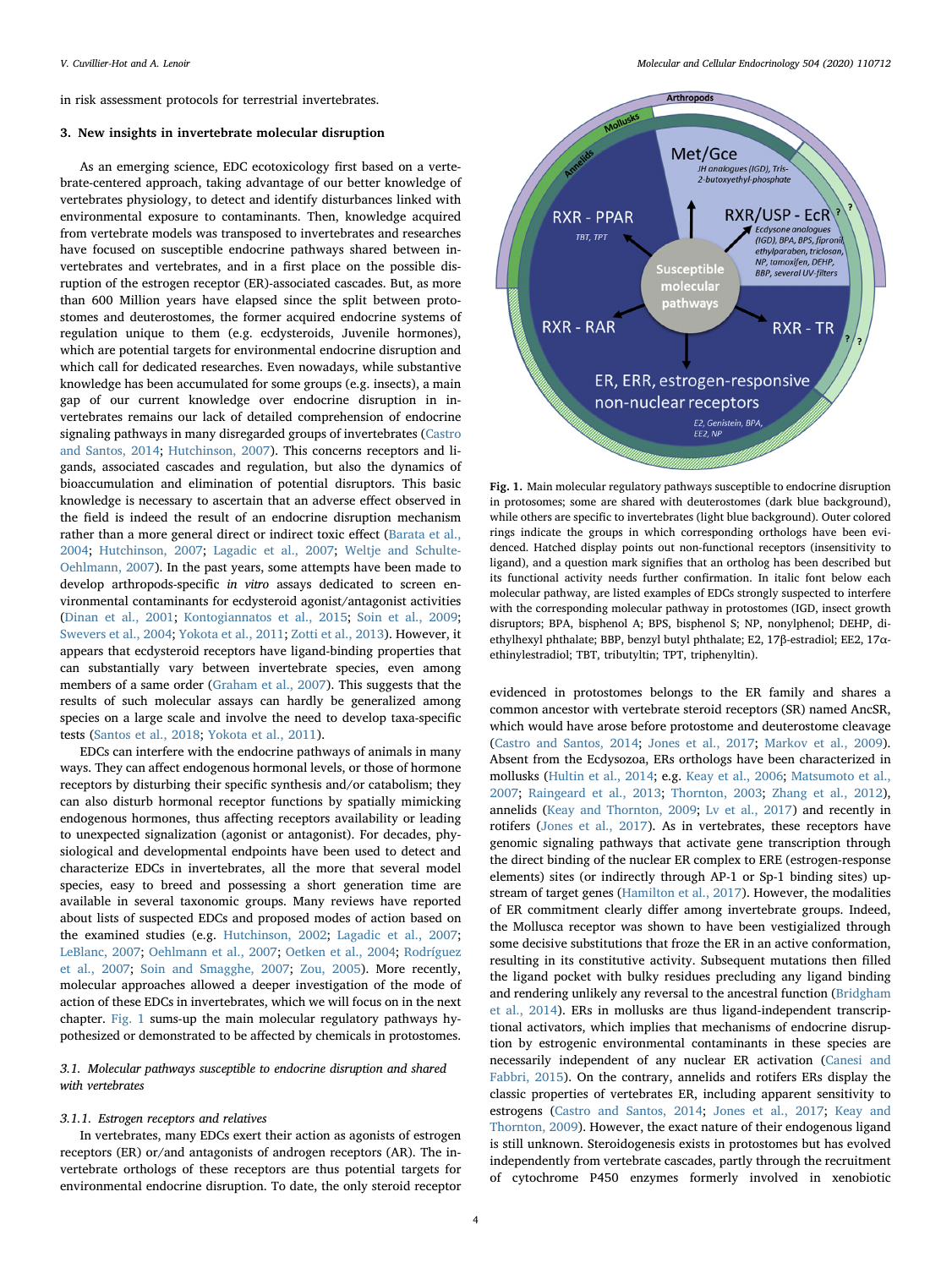detoxification [\(Markov et al., 2009](#page-9-19)). Recent work by Blalock and collaborators [\(2018](#page-7-24)) evidenced, for the first time in a protostome (the mussel Mytilus edulis), a partial protein equivalent to vertebrate CYP11A enzyme, responsible for the side-chain cleavage of cholesterol to pregnenolone. Hence, within the whole steroid biosynthesis pathway, only the last step of aromatization of testosterone into estradiol would still be missing in lophotrochozoa, the aromatase CYP19A appearing restricted to chordates ([Goldstone et al., 2016;](#page-8-21) [Markov et al.,](#page-9-19) [2009\)](#page-9-19). For this reason and also because unbiased methods to detect steroids in invertebrate tissues so far failed to find estrogens, some authors refute the idea of an estrogen-like endogenous ligand for protostome ERs [\(Holzer et al., 2017a](#page-8-22); [Scott, 2013\)](#page-10-29). But whatever their origin – endogenous or exogenous – estrogens clearly affect the physiology of many invertebrates, including mollusks, paving the way to possible endocrine disruption by œstrogeno-mimetics. In vertebrates, ERs can be activated by several estrogenic endogenous ligands (estradiol,  $\Delta^5$ -androstenediol, -androstenediol, 5α-androstanediol, and 27-hydroxycholesterol). They also are responsive to several plant-derived compounds with estrogenic activity such as genistein, coumestrol, and resveratrol ([Baker and Lathe, 2018](#page-7-25)). This promiscuous responsiveness is proposed to explain their response to synthetic chemicals such as BPA and phthalates [\(Engel et al., 2017;](#page-7-26) [Flint et al., 2012](#page-7-3)). Similar crossbinding may be considered for ligand-sensitive ER described in protostomes. [Keay and Thornton \(2009\)](#page-8-19) for example report an agonist effect of genistein and an antagonist effect of BPA on Platynereis dumerilii ER.

In vertebrate models, it is well established that ER signaling can be modulated by estrogen-related receptors (ERRs). These are also nuclear receptors sharing sequence similarity with ERs, but that respond very weakly to endogenous estrogens while being stimulated by some xenoestrogens. They may thus interfere with ER signaling upon environmental EDC exposure, along several modalities: (1) by directly interacting with ERs, (2) by competing with ERs for ERE site binding or (3) by targeting similar genes as ERs via the presence of ERR-response elements in their promoter region, alongside with ERE ([Xu et al.,](#page-10-4) [2017a\)](#page-10-4). As a consequence, influence of ERR activation on ER signaling will clearly depend on the level of expression and tissue distribution of both receptors. Sequences homologous to ERRs have been described in annelids (the marine worm Capitella and the leech Helobdella, [Baker,](#page-7-27) [2008\)](#page-7-27) and in mollusks (the snail Lottia, [Baker, 2008;](#page-7-27) the snail Physa, [Morales et al., 2018](#page-9-7); two Mytilus species, [Nagasawa et al., 2015\)](#page-9-23). Quite expectedly, mRNA of ER homologues were abundantly detected in reproductive tissues (ovary but also pedal ganglion) in the mussels Mytilus edulis and M. galloprovincialis, while mRNA of ERR homologues, otherwise involved in metabolism regulation and mitochondrial function ([Hubbard et al., 2015](#page-8-23)), had high levels of expression in the gill and digestive gland; however, both receptors had basal levels of expression in all tissues examined and may thus interfere with each other ([Nagasawa et al., 2015](#page-9-23)). In M. edulis, ER expression in ovary appeared regulated by in vitro exposure to 17β-estradiol, while that of ERR did not ([Nagasawa et al., 2015](#page-9-23)). In the snail Marisa cornuarietis, various vertebrate-like estrogens were tested for their possible ER and ERR gene transcription modulation, but gave negative results for both genes. Only genistein and BPA up-regulated gene expression of ER and ERR orthologs respectively ([Bannister et al., 2013\)](#page-7-28). In this species, BPA exposure at environmentally relevant concentrations had clear disruptive effects, leading to a superfeminization phenomenon characterized by enlargement and malformations of female organs, and higher egg mass production ([Oehlmann et al., 2006\)](#page-9-24). Also in the snail Physa acuta, BPA exposure led to a significant increase in the mRNA levels of both ER and ERR, suggesting that these receptors could be involved in molecular events that regulate the endocrine disruptor activity of this chemical in Gastropods [\(Morales et al., 2018](#page-9-7)). Interestingly, ERR gene homologues have also been characterized in insects and their expression appeared modulated by EE2 [\(Bovier et al., 2018](#page-7-7)) and ethylparaben ([Liu et al.,](#page-9-25) [2014\)](#page-9-25) in Drosophila melanogaster, and by Bisphenol S (BPS), Triclosan, BPA, nonylphenol or diethylhexyl phthalate (DEHP) in Chironomus riparius larvae [\(Herrero et al., 2018](#page-8-24), [2015;](#page-8-7) [Martínez-Paz et al., 2017](#page-9-26); [Park and Kwak, 2010\)](#page-9-27). In these cases, disruption is proposed regarding the 20-Hydroxyecdysone pathway (see § 3.2), highlighting the multitarget character of many EDCs.

Alongside and apart from direct interactions of estrogeno-mimetics with nuclear estrogen receptors, many studies in vertebrates pointed out more rapid effects of these molecules (within seconds to minutes) through non-genomic signaling pathways [\(Xu et al., 2017b](#page-10-30)). They may be initiated by estrogen-responsive non-nuclear receptors and may lead to local effects such as modification of ion fluxes or to activation of cytosolic kinase cascades that ultimately affect gene transcription. Several studies reviewed by [Janer and Porte \(2007\)](#page-8-25) suggested the involvement of such non-genomic processes in endocrine regulation also in invertebrates. Recent contributions from Omics studies brought further support: individuals of the mudsnail Potamopyrgus antipodarum exposed to an effluent discharge, while accumulating alkylphenols, BPA and vertebrate-like sex-steroid hormones, showed an inhibition of the expression of genes involved in non-genomic signaling pathways, together with an induction of the repressors of the genomic pathway; this led to a drastic decrease in embryo production ([Gust et al., 2014](#page-8-9)). Similarly, a transcriptomic approach of mussels exposed to EE2 or 4 nonylphenol (leading notably to female-skewed sex-ratios) revealed similar patterns of gene dysregulation with main targets belonging to the non-genomic estrogen signaling pathway ([Blalock et al., 2018](#page-7-24)).

#### 3.1.2. Other nuclear receptors

At the molecular level as at the individual and population scales, the case of endocrine disruption by organotins was much investigated and led to many relevant trails. In the imposex phenomenon, endocrine disruption is highly suspected at different levels. High levels of testosterone observed in TBT treated prosobranch females could ensue from an inhibition of enzymes involved in steroid metabolism (reviewed in [Graceli et al., 2013;](#page-8-4) [Lafont and Mathieu, 2007](#page-8-26)). TBT may also induce adverse neuromodulation through the production of APGWamide which was shown to induce imposex in mud snails (Ilyanassa obsoleta, [Oberdörster and McClellan-Green, 2002](#page-9-28)). Finally [Pascoal et al. \(2013\)](#page-9-29) strengthened the hypothesis of a disruption of the retinoid X receptor (RXR) – peroxisome proliferator-activated receptor-γ (PPARγ) pathway by evidencing a strong transcriptional response of the retinoid receptors and of putative members of this signaling pathway after TBT treatment in Nucella lapillus. They also showed that activating this pathway with a vertebrate ligand of PPARγ led to imposex in this species. As additional support to this third presumed mechanism, it had been previously established that TBT was able to bind and activate RXR–PPAR vertebrate heterodimers, by mimicking 9cis-retinoic acid interaction with RXR [\(le](#page-8-27) [Maire et al., 2009\)](#page-8-27). All these clues suggest a strong involvement of this signaling pathway, quite shared between vertebrates and invertebrates, in imposex physiopathology ([André et al., 2014;](#page-7-29) [Iguchi and Katsu,](#page-8-28) [2008\)](#page-8-28).

RXRs are nuclear receptors involved in numerous signaling pathways and biological functions since they can signal as homodimers, but also form heterodimers with many partners, such as PPAR (as exemplified above), retinoic acid receptor (RAR) or thyroid hormone receptor (TR). In Ecdysozoans, RXRs homologues (known as ultraspiracle (USP) in insects) are the obligate heterodimeric partners of ecdysteroid receptors (EcR, see §3.2). RXRs are widely distributed among metazoans and show a great degree of homology between taxa. Furthermore, their sensitivity to 9-cis-retinoic acid (RA) appears as an ancestral character already present in the common ancestor of Cnidaria and Bilateria, widely shared among metazoans and secondarily lost in ecdysozoans [\(André et al., 2017](#page-7-30)). Their functional partner in RA sensing, RARs, have also been detected in some annelids and mollusks. In both cases, the essential of the signaling machinery is present so that functional RA signaling pathways is expected, but according to specific processes, given that the molluscan RAR were proved insensitive to retinoids ([Gutierrez-Mazariegos et al., 2014](#page-8-29); [Handberg-Thorsager et al.,](#page-8-30)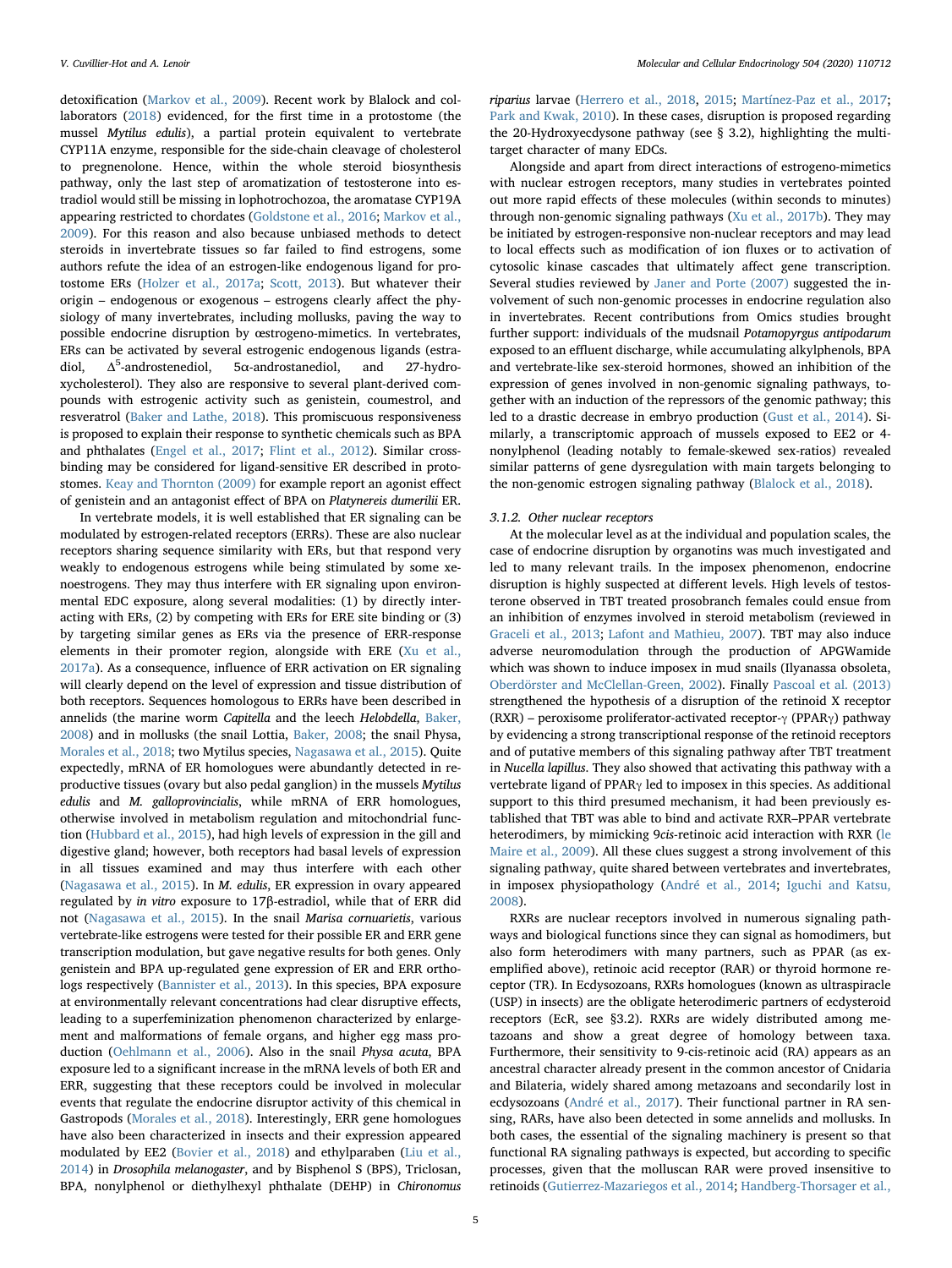[2018\)](#page-8-30). Finally, genome data mining recently identified key players possibly involved in retinoid metabolism and storage process in some protostomes, providing new potential targets for disruption. All this lead [André et al. \(2017, 2014\)](#page-7-29) to suggest that RXR-dependent modulation by organotins might be evolutionary conserved among lophotrochozoans and vertebrates, and foresee that many more metazoan species might be potential targets for EDCs through disruption of the retinoid system. The identification of the physiologic effects of such disruptions clearly deserves future research in all invertebrate groups.

Over the last years, the endocrine disruption of vertebrate biological processes controlled by thyroid hormone receptors (TRs) has been of growing concern, mainly because we progressively uncover the importance of this endocrine system on embryogenesis and early neurogenesis. Several EDCs including PCBs, the pesticide chlorpyrifos, BPA, poly-fluorinated surfactants and polybrominated diethyl ethers (PBDEs), are suspected to disrupt TH regulated pathways ([Préau et al.,](#page-9-30) [2015\)](#page-9-30). TRs are also nuclear receptors functioning as ligand-dependent transcription factors; they mediate thyroid hormone (TH) effects by genomic and non-genomic mechanisms. If the genome of Drosophila melanogaster and Caenorhabditis elegans appeared deprived of TR-like sequences, lophotrochozoans on the contrary clearly possess TR orthologs [\(Orozco et al., 2017](#page-9-31); [Sainath et al., 2019](#page-10-31)). Note that putative TR orthologs have been proposed from Daphnia pulex and D. magna genomes, but their high sequence divergence poses question about their real origin [\(Sainath et al., 2019\)](#page-10-31). Activating ligands are clearly different for protostome and deuterostome TRs, in agreement with the poor degree of conservation of their respective ligand-binding domains; and so far, endogenous ligands of protostome TRs remain unknown. Still, endogenous synthesis of TH by the sea hare Aplysia californica is supported by its enzymatic equipment [\(Heyland et al., 2006\)](#page-8-31), T4 and T3 have been extracted from Crassostrea gigas hemolymph ([Huang et al.,](#page-8-32) [2015\)](#page-8-32), and TH were shown to induce settlement and metamorphosis in several mollusk species suggesting that TH signaling is possible in Lophotrochozoa ([Holzer et al., 2017b;](#page-8-33) [Taylor and Heyland, 2017](#page-10-32)). Although up to now no clear link has been established between TH and activation of TR in this group, the question remains open about the possible effect of environmental thyroid disruptors on invertebrates development and physiology, and urgently requires fundamental scientific work to understand the role of the thyroid endocrine system in protostomes.

#### 3.2. Molecular pathways susceptible to endocrine disruption and specific to protostomes

Protostomes have developed specific endocrine regulatory pathways that can also be affected by environmental EDCs. In arthropods, there are three main classes of hormones: peptide hormones, ecdysteroids (mainly 20-hydroxyecdysone (20E) in insects and crustaceans, together with ponasterone A in chelicerate species), and terpenoids (mainly juvenile hormones (JH) in insects, methyl farnesoate (MF) in other arthropods). All three systems interact to regulate notably growth, development and reproduction. The hormonal action of 20E exerts via the activation of the ecdysone receptor (EcR), again a member of the superfamily of nuclear hormone receptors, that regulates gene transcription through heterodimerization with RXR (called USP in insects) and genomic binding to EcRE (ecdysone responsive element). It is now clear that the developmental events that lead to prepupal and pupal molt depend on a tightly timed dynamic of hemolymphatic 20E titer. A sharp rise followed by a clear decrease in the circulating levels of 20E are both important to regulate the expression of the different waves of transcription factors that coordinate the different molting processes, trigger apolysis, timely induce the expression of chitin synthase genes, regulate the production of the molting fluid needed to degrade the old cuticle and provoke its shedding [\(Guittard et al., 2011;](#page-8-34) [Song et al., 2017](#page-10-33)). Numerous EDCs, beginning with IGDs that have been purposely developed to disrupt molting in insect pests (see §2.2), are able to

negatively affect synthesis or secretion of 20E, or to interfere with EcR ([Soin and Smagghe, 2007](#page-10-25)). As a consequence, it deregulates the finetuned signalization by 20E, causing notably molting failure and death, or impairing gametogenesis or embryogenesis. All the adverse consequences of chemically mediated disruption of molting in arthropods have recently been reviewed and illustrated by [Song et al. \(2017\)](#page-10-33), highlighting the multiplicity of potential EDCs targets in the process that can lead to mortality by ecdysis failure. In many of the investigated cases, EDCs exert 20E agonistic effects, evidenced notably by an upregulation of EcR or other genes involved in the ecdysone cascade (e.g. four oestrogeno-mimetics in an amphipod, [Gismondi, 2018](#page-8-35); BPA in the Lepidoptera Sesamia nonagrioides, [Kontogiannatos et al., 2015;](#page-8-14) the in-secticide fipronil in a copepod, [Gaertner et al., 2012](#page-7-31); Triclosan, [Martínez-Paz et al., 2017,](#page-9-26) Nonylphenol, [Nair and Choi, 2012,](#page-9-32) several commonly used UV-filters, [Ozáez et al., 2014](#page-9-33), [2013,](#page-9-34) the phthalate BBP, [Planelló et al., 2011,](#page-9-35) BPA, [Planelló et al., 2008](#page-9-36) and Bisphenol S, a subtitute of BPA, in the Chironome aquatic larvae, [Herrero et al., 2018](#page-8-24)). For most of these chemicals, gene expression changes came along with affected developmental endpoints such as molting malformations, increased pupation time and reduced emergence success in S. nonagrioides ([Kontogiannatos et al., 2015](#page-8-14)), emergence failures (Nonylphenol, [Lee](#page-9-37) [and Choi, 2006\)](#page-9-37), delay in embryo hatching ([Ozáez et al., 2014](#page-9-33)) and reduced survival ([Planelló et al., 2008](#page-9-36)) in Chironomus riparius. Noteworthy, a cell-based reporter assay in Bombyx mori Bm5 cell line confirmed the agonistic effect of BPA in Lepidoptera [\(Kontogiannatos et al.,](#page-8-14) [2015\)](#page-8-14). Less frequently, EDCs act as anti-ecdysteroids (e.g. 5-chloro-1Hbenzotriazole, tamoxifen or testosterone in Daphnia magna; resp. [Giraudo et al., 2017a](#page-8-36); [Jo et al., 2018](#page-8-37); [Mu and LeBlanc, 2002](#page-9-38)). It is clearly the case for the phthalate DEHP, which was shown to induce a significant drop in EcR transcription both at short exposures to high doses or at long exposures to low doses (i.e. environmental concentrations and below) in the Chironome larvae [\(Herrero et al., 2017](#page-8-38); [Planelló et al., 2011](#page-9-35)). Similar antagonist effects have been observed in the lepidopteran Spodoptera littoralis, also manifest through longer larval/pupal stages and global delay in adult emergence [\(Aviles et al.,](#page-7-32) [2019\)](#page-7-32). On the other hand, very few is known over ecdysteroid function and possible disruption outside of the arthropod group. EcR orthologs have been detected in the genome of mollusks, annelids and nematods and in silico analyses predict possible binding to an ecdysone-related steroid [\(Laguerre and Veenstra, 2010\)](#page-8-39). Interestingly, while the exact role of such molecules in lophotrochozoa physiology is so far unknown, the expression of EcR in the earthworm Eisenia fetida have been shown to be down-regulated in male reproductive tissues after exposure to low doses of BPA ([Novo et al., 2018\)](#page-9-39), and up-regulated in full body extracts after exposure to sublethal doses of 4-hydroxybenzophenone, a main product of degradation of benzophenone-3 that is currently used as UVfilter in sunscreens [\(Novo et al., 2019\)](#page-9-40). The endogenous roles of such receptors in mollusks and annelids need clarification.

The sesquiterpenoid hormones, JH and MF, are also key regulators in arthropods, regulating various developmental and reproductive processes such as molting, growth, metamorphosis, and gonad maturation. The elucidation of the signaling pathway of sesquiterpenoid hormones in the last decade evidenced Methoprene-tolerant (Met; germ-cell expressed, Gce, in Drosophila) as their main receptor. The Met/Gce-hormone complexes are translocated to the nucleus, where they bind, together with the co-activator SRC (Tai in Drosophila), the specific JH response elements (JHRE) to activate transcription of the downstream target genes ([Qu et al., 2018\)](#page-9-41). Easy screening of putative EDCs with JH-like activity is now possible with the OECD TG211 ANNEX 7 assay that use daphnids. Daphnid species are parthenogenetic species that produce only females in controlled conditions, but may generate male offspring in response to JHs. The validated assay takes advantage of this specificity to specifically detect JH analogues. Recently, [Abe et al. \(2015b\)](#page-7-33) developed a derivative short-term screening assay using adult Daphnia magna and with a chemical exposure of only 7 days. This test notably ascertained the JH agonist effect of the IGD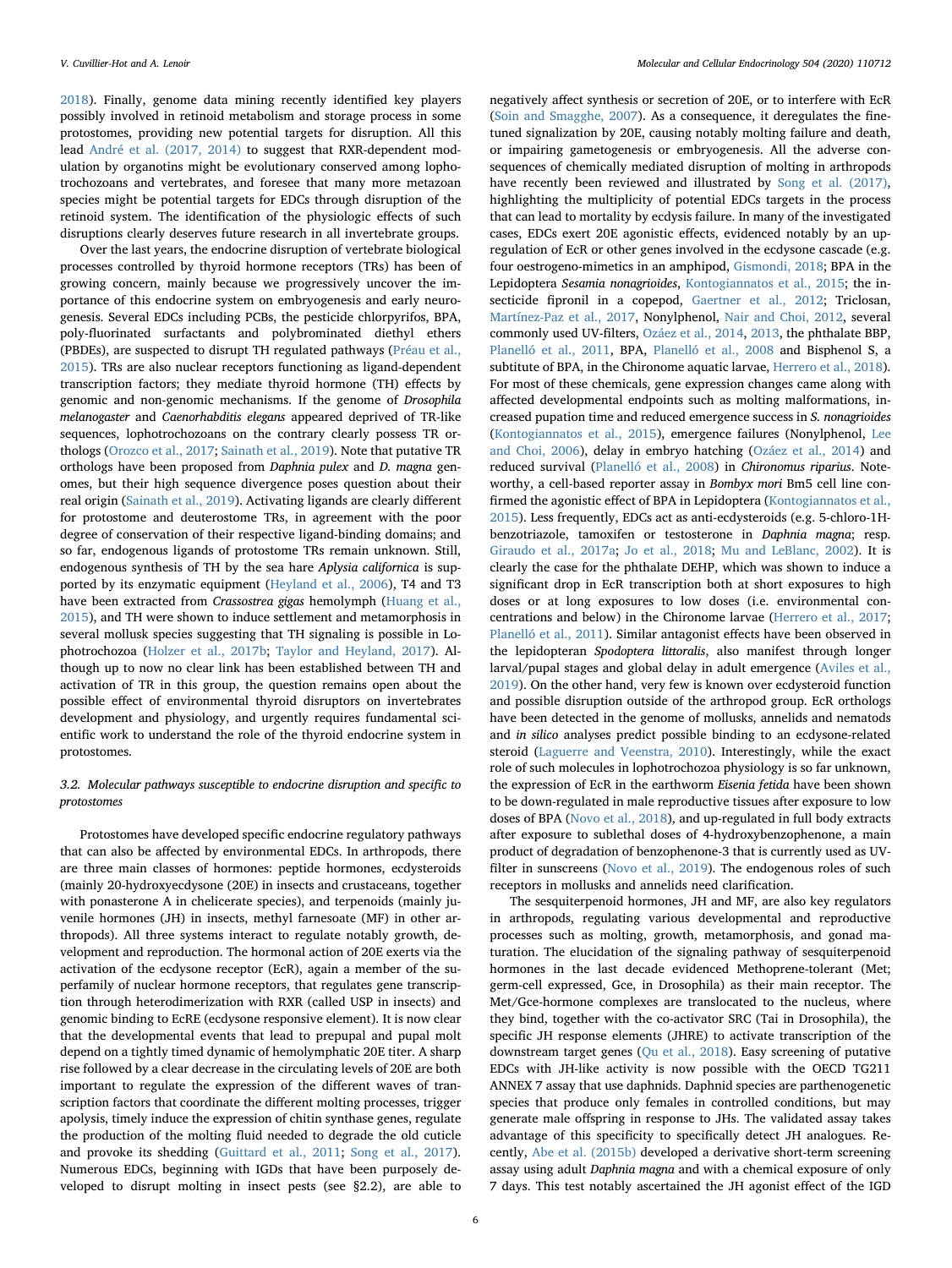diofenolan. In parallel, a two-hybrid assay evidenced that diofenolan induced heterodimerization of Met and SRC, suggesting its direct binding to the JH receptor; microarray analyses confirmed the dysregulation of many gene markers of JH action, evidencing this chemical as a strong JH agonist [\(Abe et al., 2015a\)](#page-7-34). The same study evidenced a concomitant disruption of the ecdysteroid signaling pathway, reinforcing the hypothesis of a cross-talk between JH and ecdysteroid signaling pathways in arthropod developmental processes, as previously suggested with other JH agonists such as fenoxycarb, pyriproxyfen or Tris(2-butoxyethyl) phosphate, a flame retardant ([Giraudo et al.,](#page-8-40) [2017b;](#page-8-40) [Tuberty, 2005\)](#page-10-34). Sesquiterpenoid hormones had long been thought restricted to arthropods. However, [Schenk et al. \(2016\)](#page-10-35) recently established in Platynereis dumerilii that the hormone called nereidin, produced by head ganglia and known to regulate growth and sexual maturation in annelids by inhibiting the switch to reproductive state, corresponds to MF. They also evidenced that eleocytes, the cells that produce vitellogenin then captured by maturing oocytes, express a Met ortholog, whose transcription is up-regulated both by nereidin and by exogenous MF. Interestingly, the JHA methoprene and pyriproxyfen mimicked the effect of nereidin at similar concentration (10 nM), reducing vitellogenin expression in cultured eleocytes. Recent insights over EcR and JH presence in annelids raise clear concerns about this group, notably as crucial members of the soil infauna. Their endogenous way of life makes them largely exposed to IGD sprayed on fields and cultures. We need to acquire background knowledge over the role of such putative regulatory pathways in this group so as to assess their possible disruption in natural conditions.

#### 4. The promises of the high-throughput omics era

Over the last decades, omics techniques became within reach of researchers to decipher how expressed genes (transcriptomics), proteins (proteomics) and metabolites (metabolomics) are altered by exposure to environmental pollutants ([Colin et al., 2016](#page-7-35)). This gave rise to a new research field called ecotoxicogenomics that contributes to an ongoing mutation of our comprehension of the effect of endocrine disruption. Indeed, these recent techniques now make possible to compare different taxa on a large scale, to consider the multiplicity of the endogenous targets of individual toxics, and to monitor endocrine disruption in natural conditions much more precisely [\(Oliveira et al., 2016](#page-9-42)). Proteomics and metabolomics for instance enable to investigate how entire pathways react to toxic exposure, giving more weight to subtle changes that may have gone unnoticed if only few markers had been considered. Thereby, metabolomics profiling suggested that DEHP has negative effects on energy production and more particularly on TCA cycle, as in vertebrates, in the crop pest Spodoptera littoralis [\(Aviles et al., 2019](#page-7-32)). Tests on Daphnia magna metabolome confirmed that dissolved organic matter specifically affects the bioavailability of some drugs present in waste water [\(Kovacevic et al., 2019](#page-8-41)), and revealed convergent metabolic effects of some psychiatric drugs, despite different modes of action ([Garreta-Lara et al., 2018\)](#page-8-42). Lastly, metabolomics approaches highlighted alterations in energy metabolism, amino acids metabolism and glycerophospholipid metabolism in mussels exposed to a synthetic progestin while no changes in gonad maturation and in steroids level were recorded ([Cappello et al., 2017](#page-7-36)). For their part, coupled to NGS technologies, genomics and transcriptomics offer via de novo approaches an unprecedented power of description and analysis of gene sequences whose expression is altered after exposure, even in environmentally-relevant species for which physiological and genomic knowledge had been historically poor. It can reveal so far undetected disruption, and identify new biomarkers for the monitoring of given species in specific environmental conditions. For example, the transcriptomic analysis of the response to mercury exposure of two copepod species recently revealed an endocrine-disrupting potential for this metal, evidencing a dysregulation of the estrogen signaling pathway in both species ([Wang et al., 2017\)](#page-10-36). Similarly, microarray analyses of oysters exposed to microplastic particles revealed a molecular signature of endocrine disruption, in the form of differential expression of hormone receptors or transcripts involved in hormonal pathways ([Sussarellu et al., 2016\)](#page-10-37). Interestingly no EDC could have been detected in the biological samples of this study, illustrating the pre-eminence of bio-assays over chemical quantification when incriminated substances are active at very low doses and possibly below detection limits. Even more remarkable, omics approaches can unveil endocrine disruption even in cases where compensatory mechanisms suppress any noticeable physiological effects. For instance, in Daphnia magna, several studies screened the gene regulation changes after exposition to different potent EDCs ([Giraudo et al., 2015;](#page-8-43) [Houde et al., 2016](#page-8-44)). Contrary to other benzotriazoles, 1H-benzotriazole (BTR) has no effect on molting frequency but RNAseq analyses revealed the up-regulation of cuticular proteins after BTR exposure, suggesting the latters could have compensated a possible molting disruption ([Giraudo et al., 2017a\)](#page-8-36).

We seemingly are at the beginning of a new era of research possibilities, with much more tools to apprehend complex toxic effects and intricate organism responses. This is especially true for invertebrates, so far neglected with respect to the huge biodiversity they represent. Furthermore, constant progresses in high-throughput sequencing techniques, both in terms of rapidity and prices, enhance the possibilities to compare multiple species, populations, life-stages or tissues, expanding the scope of experimental possibilities (e.g. [An et al., 2014](#page-7-37) for a comparative study of testis and digestive gland response to estrogen exposure in Chlamys farreri). Finally, combining genetic, proteic or metabolic changes detected through omics approaches with the description of altered apical endpoints (e.g. body condition indexes, lipid content, fertility measures …) will undoubtedly provide useful insights into the genes, proteins and metabolites possibly implicated in physiological disorders, unveiling unknown molecular mechanisms of the physiological pathways affected (see [Ciocan et al., 2012,](#page-7-38) and [Grilo](#page-8-45) [and Rosa, 2017](#page-8-45) for examples about intersex in invertebrates). A good example is probably that of the dog whelk (Nucella lapillus), for which transcriptomics coupled to in vitro testing confirmed the alteration of some processes already evoked (steroid metabolism, neuroendocrine regulation and retinoid mechanisms) following TBT exposure, but also revealed the involvement in imposex of a regulatory pathway (peroxisome proliferator-activated receptor or PPAR), not reported until then in invertebrates (Pascoal [et al., 2013\)](#page-9-29). The next challenge is now to integrate omics in routine environmental monitoring studies notably to help regulatory agencies in their management of environmental risks ([Gouveia et al., 2019;](#page-8-46) [Oliveira et al., 2016;](#page-9-42) [Piña et al., 2018\)](#page-9-43).

#### 5. Conclusion

A growing research effort coupled with the use of ever more accurate and efficient methods and approaches now allow us to better identify EDCs and refine our knowledge of their mode of action, even in non-model animal species for which basic knowledge is limited. The disruption of hormonal regulatory pathways is of course the hallmark of these harmful chemicals, but additional toxicological modes of action may also be involved in sub-lethal effects ([Flint et al., 2012](#page-7-3)). In addition to classical endpoints related to reproduction and development, more and more studies pinpoint additional disturbed processes and pathways in invertebrates exposed to EDCs, including immune deficiencies that may hamper the ability of individuals to fight their natural pathogens and parasites [\(Canesi et al., 2007](#page-7-39); [Gagné et al., 2008](#page-8-47); [Lu et al., 2013\)](#page-9-44) and behavioral changes that may negatively affect food finding, habitat choice or sexual partner selection ([Baglan et al., 2018;](#page-7-40) [Clotfelter et al.,](#page-7-41) [2004;](#page-7-41) [Lam et al., 2010;](#page-8-48) [McCallum et al., 2013](#page-9-45)), with possible transgenerational effects [\(Giraudo et al., 2017b](#page-8-40); [Li et al., 2018](#page-9-46); [Oliveira-Filho](#page-9-47) [et al., 2009](#page-9-47)). Epigenetic modifications are notably evoked as possible mechanism entailed ([Novo et al., 2018;](#page-9-39) [Schwindt, 2015\)](#page-10-38) but, as in vertebrates, the identification of the precise mechanisms involved, as well as their implication in invertebrates require deeper investigations.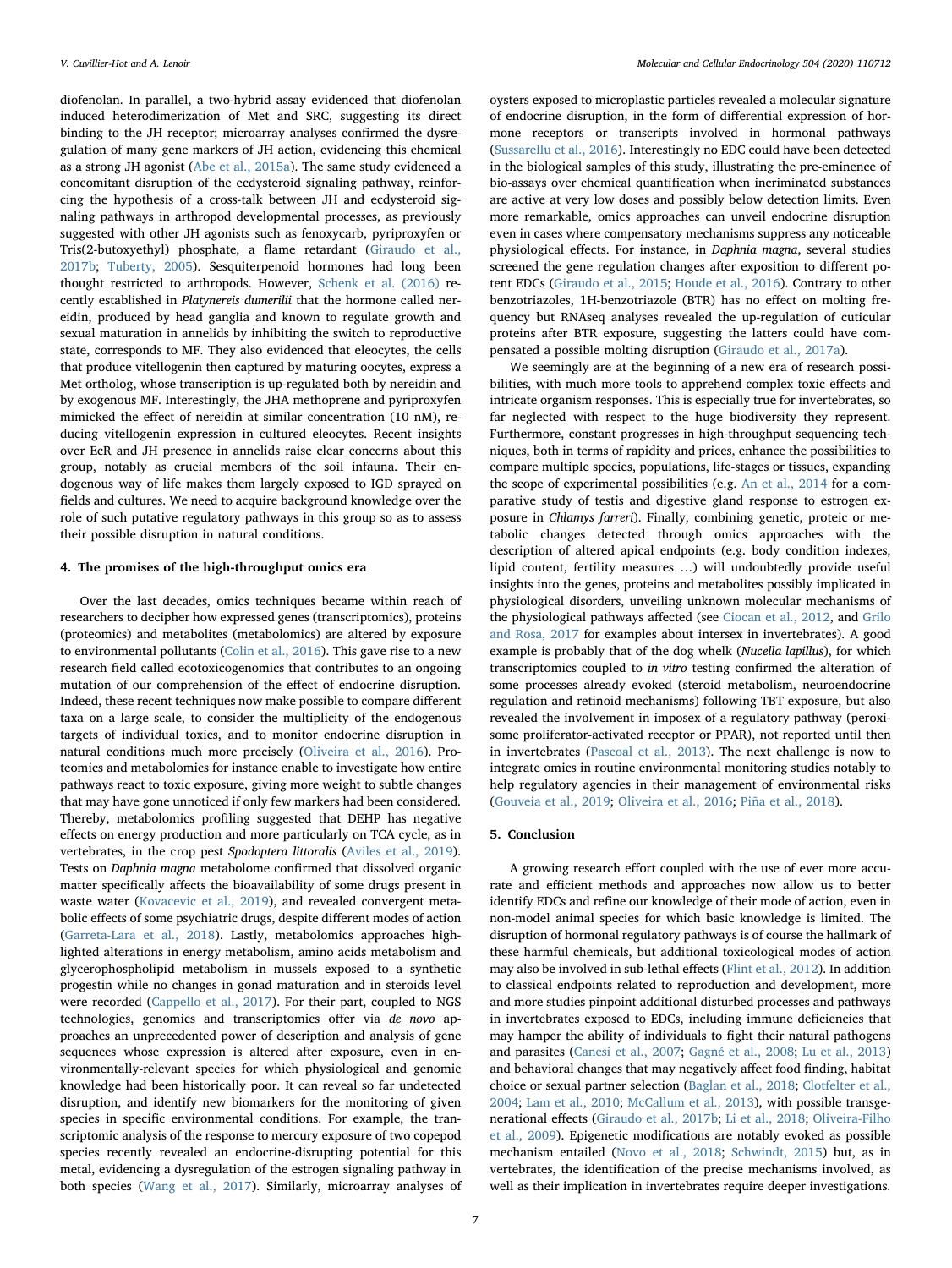Among future challenges, it is necessary to accurately identify all involved mechanisms, in order to better characterize organisms as well as populations response to multiple environmental stressors.

#### Acknowledgments

The authors thank two anonymous referees for their constructive criticism on the manuscript. The first author gratefully acknowledges the delegation program of CNRS.

#### References

- <span id="page-7-34"></span>Abe, R., Toyota, K., Miyakawa, H., Watanabe, H., Oka, T., Miyagawa, S., Nishide, H., Uchiyama, I., Tollefsen, K.E., Iguchi, T., Tatarazako, N., 2015a. Diofenolan induces male offspring production through binding to the juvenile hormone receptor in Daphnia magna. Aquat. Toxicol. 159, 44–51. [https://doi.org/10.1016/j.aquatox.](https://doi.org/10.1016/j.aquatox.2014.11.015) [2014.11.015](https://doi.org/10.1016/j.aquatox.2014.11.015).
- <span id="page-7-33"></span>Abe, R., Watanabe, H., Yamamuro, M., Iguchi, T., Tatarazako, N., 2015b. Establishment of a short-term, in vivo screening method for detecting chemicals with juvenile hormone activity using adult Daphnia magna: in vivo screening method for detecting juvenile hormone activity. J. Appl. Toxicol. 35, 75–82. [https://doi.org/10.1002/jat.](https://doi.org/10.1002/jat.2989) [2989.](https://doi.org/10.1002/jat.2989)
- <span id="page-7-4"></span>Amiard, J.-C., Amiard-Triquet, C., 2015. Ecotoxicological risk of endocrine disruptors. In: Aquatic Ecotoxicology. Elsevier, pp. 355–382. [https://doi.org/10.1016/B978-0-12-](https://doi.org/10.1016/B978-0-12-800949-9.00015-2) [800949-9.00015-2](https://doi.org/10.1016/B978-0-12-800949-9.00015-2).
- <span id="page-7-37"></span>An, L., Zheng, B., Liu, R., Fan, Q., Wang, Q., Luo, Y., 2014. Transcriptomic response to estrogen exposure in the male Zhikong scallop, Chlamys farreri. Mar. Pollut. Bull. 89, 59–66. <https://doi.org/10.1016/j.marpolbul.2014.10.035>.
- <span id="page-7-30"></span>André, A., Ruivo, R., Capitão, A., Froufe, E., Páscoa, I., Costa Castro, L.F., Santos, M.M., 2017. Cloning and functional characterization of a retinoid X receptor orthologue in Platynereis dumerilii : an evolutionary and toxicological perspective. Chemosphere 182, 753–761. <https://doi.org/10.1016/j.chemosphere.2017.05.064>.
- <span id="page-7-29"></span>André, A., Ruivo, R., Gesto, M., Castro, L.F.C., Santos, M.M., 2014. Retinoid metabolism in invertebrates: when evolution meets endocrine disruption. Gen. Comp. Endocrinol. 208, 134–145. <https://doi.org/10.1016/j.ygcen.2014.08.005>.
- <span id="page-7-1"></span>Annamalai, J., Namasivayam, V., 2015. Endocrine disrupting chemicals in the atmosphere: their effects on humans and wildlife. Environ. Int. 76, 78–97. [https://doi.org/](https://doi.org/10.1016/j.envint.2014.12.006) [10.1016/j.envint.2014.12.006](https://doi.org/10.1016/j.envint.2014.12.006).
- <span id="page-7-9"></span>Arambourou, H., Llorente, L., Moreno-Ocio, I., Herrero, Ó., Barata, C., Fuertes, I., Delorme, N., Méndez-Fernández, L., Planelló, R., 2020. Exposure to heavy metalcontaminated sediments disrupts gene expression, lipid profile, and life history traits in the midge Chironomus riparius. Water Res. 168, 115165. [https://doi.org/10.](https://doi.org/10.1016/j.watres.2019.115165) [1016/j.watres.2019.115165.](https://doi.org/10.1016/j.watres.2019.115165)
- <span id="page-7-10"></span>Arambourou, H., Planelló, R., Llorente, L., Fuertes, I., Barata, C., Delorme, N., Noury, P., Herrero, Ó., Villeneuve, A., Bonnineau, C., 2019. Chironomus riparius exposure to field-collected contaminated sediments: from subcellular effect to whole-organism response. Sci. Total Environ. 671, 874–882. [https://doi.org/10.1016/j.scitotenv.](https://doi.org/10.1016/j.scitotenv.2019.03.384) [2019.03.384](https://doi.org/10.1016/j.scitotenv.2019.03.384).
- <span id="page-7-0"></span>Aris, A.Z., Shamsuddin, A.S., Praveena, S.M., 2014. Occurrence of 17α-ethynylestradiol (EE2) in the environment and effect on exposed biota: a review. Environ. Int. 69, 104–119. <https://doi.org/10.1016/j.envint.2014.04.011>.
- <span id="page-7-32"></span>Aviles, A., Boulogne, I., Durand, N., Maria, A., Cordeiro, A., Bozzolan, F., Goutte, A., Alliot, F., Dacher, M., Renault, D., Maibeche, M., Siaussat, D., 2019. Effects of DEHP on post-embryonic development, nuclear receptor expression, metabolite and ecdysteroid concentrations of the moth Spodoptera littoralis. Chemosphere 215, 725–738. <https://doi.org/10.1016/j.chemosphere.2018.10.102>.
- <span id="page-7-40"></span>Baglan, H., Lazzari, C.R., Guerrieri, F.J., 2018. Glyphosate impairs learning in Aedes aegypti mosquito larvae at field-realistic doses. J. Exp. Biol. 221, jeb187518. [https://](https://doi.org/10.1242/jeb.187518) [doi.org/10.1242/jeb.187518](https://doi.org/10.1242/jeb.187518).
- <span id="page-7-13"></span>Baines, D., Wilton, E., Pawluk, A., de Gorter, M., Chomistek, N., 2017. Neonicotinoids act like endocrine disrupting chemicals in newly-emerged bees and winter bees. Sci. Rep. 7. [https://doi.org/10.1038/s41598-017-10489-6.](https://doi.org/10.1038/s41598-017-10489-6)
- <span id="page-7-27"></span>Baker, M.E., 2008. Trichoplax, the simplest known animal, contains an estrogen-related receptor but no estrogen receptor: implications for estrogen receptor evolution. Biochem. Biophys. Res. Commun. 375, 623–627. [https://doi.org/10.1016/j.bbrc.](https://doi.org/10.1016/j.bbrc.2008.08.047) [2008.08.047](https://doi.org/10.1016/j.bbrc.2008.08.047).
- <span id="page-7-25"></span>Baker, M.E., Lathe, R., 2018. The promiscuous estrogen receptor: evolution of physiological estrogens and response to phytochemicals and endocrine disruptors. J. Steroid Biochem. Mol. Biol. 184, 29–37. [https://doi.org/10.1016/j.jsbmb.2018.07.001.](https://doi.org/10.1016/j.jsbmb.2018.07.001)
- <span id="page-7-28"></span>Bannister, R., Beresford, N., Granger, D.W., Pounds, N.A., Rand-Weaver, M., White, R., Jobling, S., Routledge, E.J., 2013. No substantial changes in estrogen receptor and estrogen-related receptor orthologue gene transcription in Marisa cornuarietis exposed to estrogenic chemicals. Aquat. Toxicol. 140–141, 19–26. [https://doi.org/10.](https://doi.org/10.1016/j.aquatox.2013.05.002) [1016/j.aquatox.2013.05.002.](https://doi.org/10.1016/j.aquatox.2013.05.002)
- <span id="page-7-20"></span>[Barata, C., Porte, C., Baird, D.J., 2004. Experimental designs to assess endocrine dis](http://refhub.elsevier.com/S0303-7207(20)30012-5/sref17)rupting eff[ects in invertebrates. A review. Ecotoxicology 13, 511](http://refhub.elsevier.com/S0303-7207(20)30012-5/sref17)–517.
- <span id="page-7-24"></span>Blalock, B.J., Robinson, W.E., Loguinov, A., Vulpe, C.D., Krick, K.S., Poynton, H.C., 2018. Transcriptomic and network analyses reveal mechanistic-based biomarkers of endocrine disruption in the marine mussel, Mytilus edulis. Environ. Sci. Technol. 52, 9419–9430. <https://doi.org/10.1021/acs.est.8b01604>.
- <span id="page-7-14"></span>Böhme, F., Bischoff, G., Zebitz, C.P., Rosenkranz, P., Wallner, K., 2017. Chronic exposure of honeybees, Apis mellifera (Hymenoptera: Apidae), to a pesticide mixture in

realistic field exposure rates. Apidologie 48, 353–363. [https://doi.org/10.1007/](https://doi.org/10.1007/s13592-016-0479-x) [s13592-016-0479-x.](https://doi.org/10.1007/s13592-016-0479-x)

- <span id="page-7-11"></span>Böhme, F., Bischoff, G., Zebitz, C.P.W., Rosenkranz, P., Wallner, K., 2018. Pesticide residue survey of pollen loads collected by honeybees (Apis mellifera) in daily intervals at three agricultural sites in South Germany. PLoS One 13, e0199995. [https://doi.](https://doi.org/10.1371/journal.pone.0199995) [org/10.1371/journal.pone.0199995](https://doi.org/10.1371/journal.pone.0199995).
- <span id="page-7-8"></span>Boulangé-Lecomte, C., Xuereb, B., Trémolet, G., Duflot, A., Giusti, N., Olivier, S., Legrand, E., Forget-Leray, J., 2017. Controversial use of vitellogenin as a biomarker of endocrine disruption in crustaceans: new adverse pieces of evidence in the copepod Eurytemora affinis. Comp. Biochem. Physiol. C Toxicol. Pharmacol. 201, 66–75. [https://doi.org/10.1016/j.cbpc.2017.09.011.](https://doi.org/10.1016/j.cbpc.2017.09.011)
- <span id="page-7-7"></span>Bovier, T.F., Rossi, S., Mita, D.G., Digilio, F.A., 2018. Effects of the synthetic estrogen 17 α-ethinylestradiol on Drosophila melanogaster : dose and gender dependence. Ecotoxicol. Environ. Saf. 162, 625–632. [https://doi.org/10.1016/j.ecoenv.2018.07.](https://doi.org/10.1016/j.ecoenv.2018.07.020) [020](https://doi.org/10.1016/j.ecoenv.2018.07.020).
- <span id="page-7-22"></span>Bridgham, J.T., Keay, J., Ortlund, E.A., Thornton, J.W., 2014. Vestigialization of an allosteric switch: genetic and structural mechanisms for the evolution of constitutive activity in a steroid hormone receptor. PLoS Genet. 10, e1004058. [https://doi.org/](https://doi.org/10.1371/journal.pgen.1004058) [10.1371/journal.pgen.1004058.](https://doi.org/10.1371/journal.pgen.1004058)
- <span id="page-7-6"></span>Bryan, G.W., Gibbs, P.E., Hummerstone, L.G., Burt, G.R., 1986. The decline of the gastropod Nucella lapillus around South-West England: evidence for the effect of tributyltin from antifouling paints. J. Mar. Biol. Assoc. U. K. 66, 611. [https://doi.org/](https://doi.org/10.1017/S0025315400042247) [10.1017/S0025315400042247.](https://doi.org/10.1017/S0025315400042247)
- <span id="page-7-12"></span>Calatayud-Vernich, P., Calatayud, F., Simó, E., Picó, Y., 2018. Pesticide residues in honey bees, pollen and beeswax: assessing beehive exposure. Environ. Pollut. 241, 106–114. [https://doi.org/10.1016/j.envpol.2018.05.062.](https://doi.org/10.1016/j.envpol.2018.05.062)
- <span id="page-7-23"></span>Canesi, L., Fabbri, E., 2015. Environmental effects of BPA: focus on aquatic species. Dose-Response 13[https://doi.org/10.1177/1559325815598304.](https://doi.org/10.1177/1559325815598304) 155932581559830.
- <span id="page-7-39"></span>Canesi, L., Lorusso, L.C., Ciacci, C., Betti, M., Rocchi, M., Pojana, G., Marcomini, A., 2007. Immunomodulation of Mytilus hemocytes by individual estrogenic chemicals and environmentally relevant mixtures of estrogens: in vitro and in vivo studies. Aquat. Toxicol. 81, 36–44. <https://doi.org/10.1016/j.aquatox.2006.10.010>.
- <span id="page-7-36"></span>Cappello, T., Fernandes, D., Maisano, M., Casano, A., Bonastre, M., Bebianno, M.J., Mauceri, A., Fasulo, S., Porte, C., 2017. Sex steroids and metabolic responses in mussels Mytilus galloprovincialis exposed to drospirenone. Ecotoxicol. Environ. Saf. 143, 166–172. [https://doi.org/10.1016/j.ecoenv.2017.05.031.](https://doi.org/10.1016/j.ecoenv.2017.05.031)
- <span id="page-7-19"></span>Castro, L.F.C., Santos, M.M., 2014. "To bind or not to Bind" : the taxonomic scope of nuclear receptor mediated endocrine disruption in invertebrate phyla. Environ. Sci. Technol. 48, 5361–5363. <https://doi.org/10.1021/es501697b>.
- <span id="page-7-15"></span>Chakrabarti, P., Rana, S., Bandopadhyay, S., Naik, D.G., Sarkar, S., Basu, P., 2015. Field populations of native Indian honey bees from pesticide intensive agricultural landscape show signs of impaired olfaction. Sci. Rep. 5. [https://doi.org/10.1038/](https://doi.org/10.1038/srep12504) [srep12504](https://doi.org/10.1038/srep12504).
- <span id="page-7-38"></span>Ciocan, C.M., Cubero-Leon, E., Peck, M.R., Langston, W.J., Pope, N., Minier, C., Rotchell, J.M., 2012. Intersex in Scrobicularia plana : transcriptomic analysis reveals novel genes involved in endocrine disruption. Environ. Sci. Technol. 46, 12936–12942. [https://doi.org/10.1021/es302948g.](https://doi.org/10.1021/es302948g)
- <span id="page-7-41"></span>Clotfelter, E.D., Bell, A.M., Levering, K.R., 2004. The role of animal behaviour in the study of endocrine-disrupting chemicals. Anim. Behav. 68, 665–676. [https://doi.org/10.](https://doi.org/10.1016/j.anbehav.2004.05.004) [1016/j.anbehav.2004.05.004](https://doi.org/10.1016/j.anbehav.2004.05.004).
- <span id="page-7-35"></span>Colin, N., Porte, C., Fernandes, D., Barata, C., Padrós, F., Carrassón, M., Monroy, M., Cano-Rocabayera, O., de Sostoa, A., Piña, B., Maceda-Veiga, A., 2016. Ecological relevance of biomarkers in monitoring studies of macro-invertebrates and fish in Mediterranean rivers. Sci. Total Environ. 540, 307–323. [https://doi.org/10.1016/j.](https://doi.org/10.1016/j.scitotenv.2015.06.099) [scitotenv.2015.06.099.](https://doi.org/10.1016/j.scitotenv.2015.06.099)
- <span id="page-7-18"></span>Cuvillier-Hot, V., Salin, K., Devers, S., Tasiemski, A., Schaffner, P., Boulay, R., Billiard, S., Lenoir, A., 2014. Impact of ecological doses of the most widespread phthalate on a terrestrial species, the ant Lasius Niger. Environ. Res. 131, 104–110. [https://doi.org/](https://doi.org/10.1016/j.envres.2014.03.016) [10.1016/j.envres.2014.03.016.](https://doi.org/10.1016/j.envres.2014.03.016)
- <span id="page-7-5"></span>[DeFur, P.L. \(Ed.\), 1999. Endocrine Disruption in Invertebrates: Endocrinology, Testing,](http://refhub.elsevier.com/S0303-7207(20)30012-5/sref35) [and Assessment. SETAC Press, Pensacola, FL](http://refhub.elsevier.com/S0303-7207(20)30012-5/sref35).
- <span id="page-7-21"></span>[Dinan, L., Bourne, P., Whiting, P., Dhadialla, T.S., Hutchinson, T.H., 2001. Screening of](http://refhub.elsevier.com/S0303-7207(20)30012-5/sref36) [environmental contaminants for ecdysteroid agonist and antagonist activity using the](http://refhub.elsevier.com/S0303-7207(20)30012-5/sref36) [Drosophila melanogaster BII cell in vitro assay. Environ. Toxicol. Chem. 20,](http://refhub.elsevier.com/S0303-7207(20)30012-5/sref36) 2038–[2046](http://refhub.elsevier.com/S0303-7207(20)30012-5/sref36).
- <span id="page-7-17"></span>Dodgen, L.K., Li, J., Parker, D., Gan, J.J., 2013. Uptake and accumulation of four PPCP/ EDCs in two leafy vegetables. Environ. Pollut. 182, 150–156. [https://doi.org/10.](https://doi.org/10.1016/j.envpol.2013.06.038) [1016/j.envpol.2013.06.038](https://doi.org/10.1016/j.envpol.2013.06.038).
- <span id="page-7-2"></span>Dris, R., Gasperi, J., Saad, M., Mirande, C., Tassin, B., 2016. Synthetic fibers in atmospheric fallout: a source of microplastics in the environment? Mar. Pollut. Bull. 104, 290–293. <https://doi.org/10.1016/j.marpolbul.2016.01.006>.
- <span id="page-7-26"></span>Engel, A., Buhrke, T., Imber, F., Jessel, S., Seidel, A., Völkel, W., Lampen, A., 2017. Agonistic and antagonistic effects of phthalates and their urinary metabolites on the steroid hormone receptors ERα, ERβ, and AR. Toxicol. Lett. 277, 54–63. [https://doi.](https://doi.org/10.1016/j.toxlet.2017.05.028) [org/10.1016/j.toxlet.2017.05.028.](https://doi.org/10.1016/j.toxlet.2017.05.028)
- <span id="page-7-3"></span>Flint, S., Markle, T., Thompson, S., Wallace, E., 2012. Bisphenol A exposure, effects, and policy: a wildlife perspective. J. Environ. Manag. 104, 19–34. [https://doi.org/10.](https://doi.org/10.1016/j.jenvman.2012.03.021) [1016/j.jenvman.2012.03.021.](https://doi.org/10.1016/j.jenvman.2012.03.021)
- <span id="page-7-16"></span>Fourrier, J., Deschamps, M., Droin, L., Alaux, C., Fortini, D., Beslay, D., Le Conte, Y., Devillers, J., Aupinel, P., Decourtye, A., 2015. Larval exposure to the juvenile hormone analog pyriproxyfen disrupts acceptance of and social behavior performance in adult honeybees. PLoS One 10, e0132985. [https://doi.org/10.1371/journal.pone.](https://doi.org/10.1371/journal.pone.0132985) [0132985.](https://doi.org/10.1371/journal.pone.0132985)
- <span id="page-7-31"></span>Gaertner, K., Chandler, G.T., Quattro, J., Ferguson, P.L., Sabo-Attwood, T., 2012. Identification and expression of the ecdysone receptor in the harpacticoid copepod, Amphiascus tenuiremis, in response to fipronil. Ecotoxicol. Environ. Saf. 76, 39–45.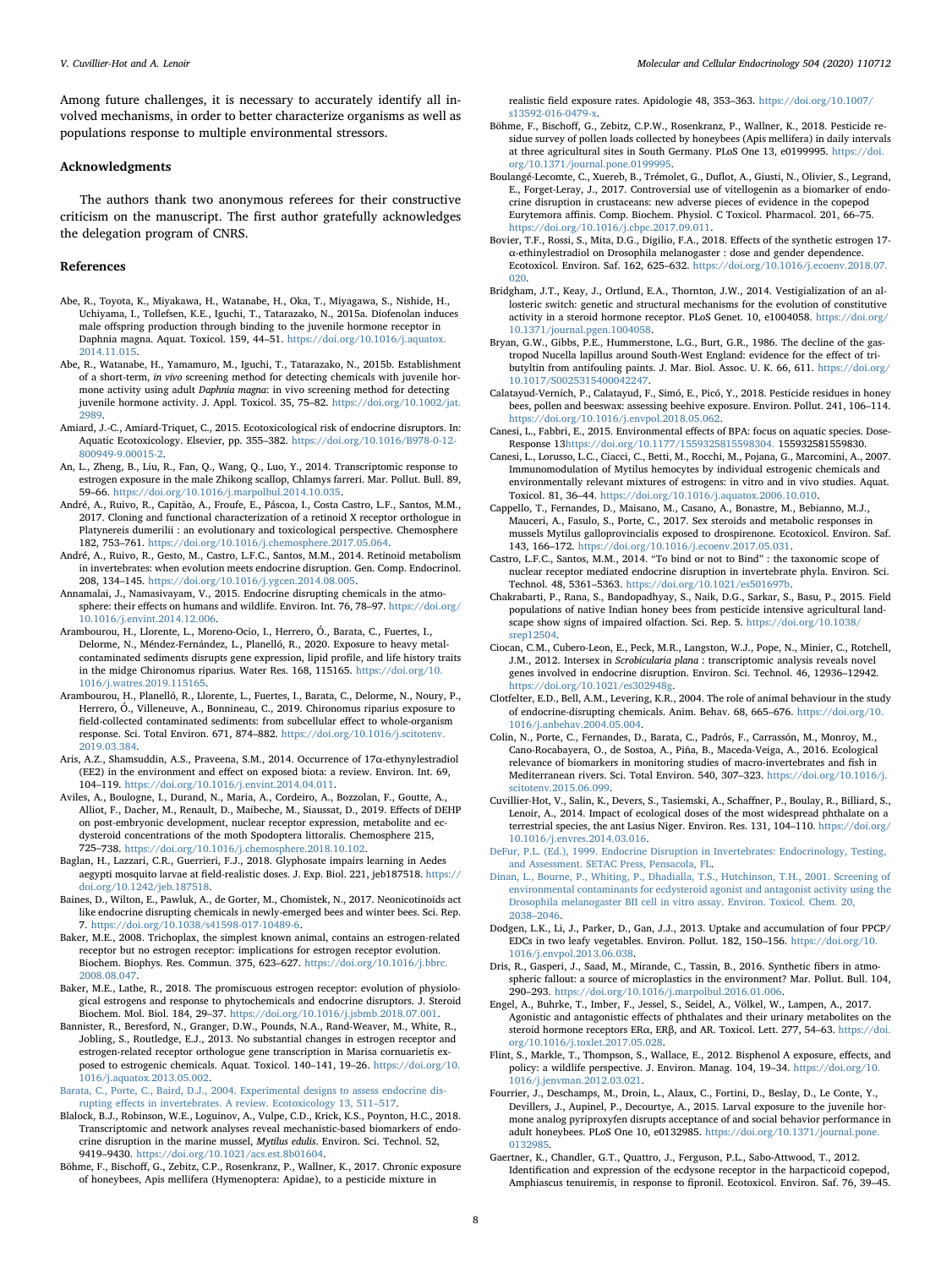<https://doi.org/10.1016/j.ecoenv.2011.09.008>.

- <span id="page-8-47"></span>Gagné, F., André, C., Cejka, P., Hausler, R., Fournier, M., Blaise, C., 2008. Immunotoxic effects on freshwater mussels of a primary-treated wastewater before and after ozonation: a pilot plant study. Ecotoxicol. Environ. Saf. 69, 366–373. [https://doi.org/10.](https://doi.org/10.1016/j.ecoenv.2007.10.027) [1016/j.ecoenv.2007.10.027](https://doi.org/10.1016/j.ecoenv.2007.10.027).
- <span id="page-8-42"></span>Garreta-Lara, E., Checa, A., Fuchs, D., Tauler, R., Lacorte, S., Wheelock, C.E., Barata, C., 2018. Effect of psychiatric drugs on Daphnia magna oxylipin profiles. Sci. Total Environ. 644, 1101–1109. [https://doi.org/10.1016/j.scitotenv.2018.06.333.](https://doi.org/10.1016/j.scitotenv.2018.06.333)
- <span id="page-8-36"></span>Giraudo, M., Douville, M., Cottin, G., Houde, M., 2017a. Transcriptomic, cellular and lifehistory responses of Daphnia magna chronically exposed to benzotriazoles: endocrine-disrupting potential and molting effects. PLoS One 12, e0171763. [https://doi.](https://doi.org/10.1371/journal.pone.0171763) [org/10.1371/journal.pone.0171763](https://doi.org/10.1371/journal.pone.0171763).
- <span id="page-8-43"></span>Giraudo, M., Douville, M., Houde, M., 2015. Chronic toxicity evaluation of the flame retardant tris (2-butoxyethyl) phosphate (TBOEP) using Daphnia magna transcriptomic response. Chemosphere 132, 159–165. [https://doi.org/10.1016/j.](https://doi.org/10.1016/j.chemosphere.2015.03.028) [chemosphere.2015.03.028](https://doi.org/10.1016/j.chemosphere.2015.03.028).
- <span id="page-8-40"></span>Giraudo, M., Dubé, M., Lépine, M., Gagnon, P., Douville, M., Houde, M., 2017b. Multigenerational effects evaluation of the flame retardant tris(2-butoxyethyl) phosphate (TBOEP) using Daphnia magna. Aquat. Toxicol. 190, 142–149. [https://](https://doi.org/10.1016/j.aquatox.2017.07.003) [doi.org/10.1016/j.aquatox.2017.07.003](https://doi.org/10.1016/j.aquatox.2017.07.003).
- <span id="page-8-35"></span>Gismondi, E., 2018. Identification of molt-inhibiting hormone and ecdysteroid receptor cDNA sequences in Gammarus pulex , and variations after endocrine disruptor exposures. Ecotoxicol. Environ. Saf. 158, 9–17. [https://doi.org/10.1016/j.ecoenv.2018.](https://doi.org/10.1016/j.ecoenv.2018.04.017) [04.017](https://doi.org/10.1016/j.ecoenv.2018.04.017).
- <span id="page-8-21"></span>Goldstone, J.V., Sundaramoorthy, M., Zhao, B., Waterman, M.R., Stegeman, J.J., Lamb, D.C., 2016. Genetic and structural analyses of cytochrome P450 hydroxylases in sex hormone biosynthesis: sequential origin and subsequent coevolution. Mol. Phylogenetics Evol. 94, 676–687. [https://doi.org/10.1016/j.ympev.2015.09.012.](https://doi.org/10.1016/j.ympev.2015.09.012)
- <span id="page-8-46"></span>Gouveia, D., Almunia, C., Cogne, Y., Pible, O., Degli-Esposti, D., Salvador, A., Cristobal, S., Sheehan, D., Chaumot, A., Geffard, O., Armengaud, J., 2019. Ecotoxicoproteomics: a decade of progress in our understanding of anthropogenic impact on the environment. J. Proteom. 198, 66–77. [https://doi.org/10.1016/j.jprot.](https://doi.org/10.1016/j.jprot.2018.12.001) [2018.12.001](https://doi.org/10.1016/j.jprot.2018.12.001).
- <span id="page-8-4"></span>Graceli, J.B., Sena, G.C., Lopes, P.F.I., Zamprogno, G.C., da Costa, M.B., Godoi, A.F.L., dos Santos, D.M., de Marchi, M.R.R., dos Santos Fernandez, M.A., 2013. Organotins: a review of their reproductive toxicity, biochemistry, and environmental fate. Reprod. Toxicol. 36, 40–52. [https://doi.org/10.1016/j.reprotox.2012.11.008.](https://doi.org/10.1016/j.reprotox.2012.11.008)
- <span id="page-8-15"></span>Graham, L.D., Johnson, W.M., Pawlak-Skrzecz, A., Eaton, R.E., Bliese, M., Howell, L., Hannan, G.N., Hill, R.J., 2007. Ligand binding by recombinant domains from insect ecdysone receptors. Insect Biochem. Mol. Biol. 37, 611–626. [https://doi.org/10.](https://doi.org/10.1016/j.ibmb.2007.03.006) [1016/j.ibmb.2007.03.006.](https://doi.org/10.1016/j.ibmb.2007.03.006)
- <span id="page-8-45"></span>Grilo, T.F., Rosa, R., 2017. Intersexuality in aquatic invertebrates: prevalence and causes. Sci. Total Environ. 592, 714–728. <https://doi.org/10.1016/j.scitotenv.2017.02.099>.
- <span id="page-8-34"></span>Guittard, E., Blais, C., Maria, A., Parvy, J.-P., Pasricha, S., Lumb, C., Lafont, R., Daborn, P.J., Dauphin-Villemant, C., 2011. CYP18A1, a key enzyme of Drosophila steroid hormone inactivation, is essential for metamorphosis. Dev. Biol. 349, 35–45. [https://](https://doi.org/10.1016/j.ydbio.2010.09.023) [doi.org/10.1016/j.ydbio.2010.09.023](https://doi.org/10.1016/j.ydbio.2010.09.023).
- <span id="page-8-9"></span>Gust, M., Gagné, F., Berlioz-Barbier, A., Besse, J.P., Buronfosse, T., Tournier, M., Tutundjian, R., Garric, J., Cren-Olivé, C., 2014. Caged mudsnail Potamopyrgus antipodarum (Gray) as an integrated field biomonitoring tool: exposure assessment and reprotoxic effects of water column contamination. Water Res. 54, 222–236. [https://](https://doi.org/10.1016/j.watres.2014.01.057) [doi.org/10.1016/j.watres.2014.01.057](https://doi.org/10.1016/j.watres.2014.01.057).
- <span id="page-8-29"></span>Gutierrez-Mazariegos, J., Nadendla, E.K., Lima, D., Pierzchalski, K., Jones, J.W., Kane, M., Nishikawa, J.-I., Hiromori, Y., Nakanishi, T., Santos, M.M., Castro, L.F.C., Bourguet, W., Schubert, M., Laudet, V., 2014. A mollusk retinoic acid receptor (RAR) ortholog sheds light on the evolution of ligand binding. Endocrinology 155, 4275–4286. [https://doi.org/10.1210/en.2014-1181.](https://doi.org/10.1210/en.2014-1181)
- <span id="page-8-12"></span>Hakme, E., Lozano, A., Gómez-Ramos, M.M., Hernando, M.D., Fernández-Alba, A.R., 2017. Non-target evaluation of contaminants in honey bees and pollen samples by gas chromatography time-of-flight mass spectrometry. Chemosphere 184, 1310–1319. [https://doi.org/10.1016/j.chemosphere.2017.06.089.](https://doi.org/10.1016/j.chemosphere.2017.06.089)
- <span id="page-8-20"></span>Hamilton, K.J., Hewitt, S.C., Arao, Y., Korach, K.S., 2017. Estrogen hormone biology. In: Current Topics in Developmental Biology. Elsevier, pp. 109–146. [https://doi.org/10.](https://doi.org/10.1016/bs.ctdb.2016.12.005) [1016/bs.ctdb.2016.12.005.](https://doi.org/10.1016/bs.ctdb.2016.12.005)
- <span id="page-8-30"></span>Handberg-Thorsager, M., Gutierrez-Mazariegos, J., Arold, S.T., Kumar Nadendla, E., Bertucci, P.Y., Germain, P., Tomançak, P., Pierzchalski, K., Jones, J.W., Albalat, R., Kane, M.A., Bourguet, W., Laudet, V., Arendt, D., Schubert, M., 2018. The ancestral retinoic acid receptor was a low-affinity sensor triggering neuronal differentiation. Sci. Adv. 4, eaao1261. <https://doi.org/10.1126/sciadv.aao1261>.
- <span id="page-8-24"></span>Herrero, Ó., Aquilino, M., Sánchez-Argüello, P., Planelló, R., 2018. The BPA-substitute bisphenol S alters the transcription of genes related to endocrine, stress response and biotransformation pathways in the aquatic midge Chironomus riparius (Diptera, Chironomidae). PLoS One 13, e0193387. [https://doi.org/10.1371/journal.pone.](https://doi.org/10.1371/journal.pone.0193387) [0193387.](https://doi.org/10.1371/journal.pone.0193387)
- <span id="page-8-38"></span>Herrero, Ó., Morcillo, G., Planelló, R., 2017. Transcriptional deregulation of genetic biomarkers in Chironomus riparius larvae exposed to ecologically relevant concentrations of di(2-ethylhexyl) phthalate (DEHP). PLoS One 12, e0171719. [https://](https://doi.org/10.1371/journal.pone.0171719) [doi.org/10.1371/journal.pone.0171719.](https://doi.org/10.1371/journal.pone.0171719)
- <span id="page-8-7"></span>Herrero, Ó., Planelló, R., Morcillo, G., 2015. The plasticizer benzyl butyl phthalate (BBP) alters the ecdysone hormone pathway, the cellular response to stress, the energy metabolism, and several detoxication mechanisms in Chironomus riparius larvae. Chemosphere 128, 266–277. <https://doi.org/10.1016/j.chemosphere.2015.01.059>.
- <span id="page-8-31"></span>Heyland, A., Price, D.A., Bodnarova-buganova, M., Moroz, L.L., 2006. Thyroid hormone metabolism and peroxidase function in two non-chordate animals. J. Exp. Zool. B Mol. Dev. Evol. 306B, 551–566. [https://doi.org/10.1002/jez.b.21113.](https://doi.org/10.1002/jez.b.21113)

<span id="page-8-22"></span>Holzer, G., Markov, G.V., Laudet, V., 2017a. Evolution of nuclear receptors and ligand

signaling. In: Current Topics in Developmental Biology. Elsevier, pp. 1–38. [https://](https://doi.org/10.1016/bs.ctdb.2017.02.003) [doi.org/10.1016/bs.ctdb.2017.02.003.](https://doi.org/10.1016/bs.ctdb.2017.02.003)

- <span id="page-8-33"></span>Holzer, G., Roux, N., Laudet, V., 2017b. Evolution of ligands, receptors and metabolizing enzymes of thyroid signaling. Mol. Cell. Endocrinol. 459, 5–13. [https://doi.org/10.](https://doi.org/10.1016/j.mce.2017.03.021) [1016/j.mce.2017.03.021.](https://doi.org/10.1016/j.mce.2017.03.021)
- <span id="page-8-44"></span>Houde, M., Douville, M., Giraudo, M., Jean, K., Lépine, M., Spencer, C., De Silva, A.O., 2016. Endocrine-disruption potential of perfluoroethylcyclohexane sulfonate (PFECHS) in chronically exposed Daphnia magna. Environ. Pollut. 218, 950–956. [https://doi.org/10.1016/j.envpol.2016.08.043.](https://doi.org/10.1016/j.envpol.2016.08.043)
- <span id="page-8-32"></span>Huang, W., Xu, F., Qu, T., Zhang, R., Li, L., Que, H., Zhang, G., 2015. Identification of thyroid hormones and functional characterization of thyroid hormone receptor in the pacific oyster Crassostrea gigas provide insight into evolution of the thyroid hormone system. PLoS One 10, e0144991. [https://doi.org/10.1371/journal.pone.0144991.](https://doi.org/10.1371/journal.pone.0144991)
- <span id="page-8-0"></span>Huang, Y., Li, W., Qin, L., Xie, X., Gao, B., Sun, J., Li, A., 2019. Distribution of endocrinedisrupting chemicals in colloidal and soluble phases in municipal secondary effluents and their removal by different advanced treatment processes. Chemosphere 219, 730–739. <https://doi.org/10.1016/j.chemosphere.2018.11.201>.
- <span id="page-8-23"></span>Hubbard, W.J., Bland, K.I., Chaudry, I.H., 2015. The ERRor of our ways: estrogen-related receptors are about energy, not hormones, and are potential new targets for trauma and shock. Shock 44, 3–15. <https://doi.org/10.1097/SHK.0000000000000364>.
- <span id="page-8-17"></span>Hultin, C.L., Hallgren, P., Persson, A., Hansson, M.C., 2014. Identification of an estrogen receptor gene in the natural freshwater snail Bithynia tentaculata. Gene 540, 26–31. [https://doi.org/10.1016/j.gene.2014.02.039.](https://doi.org/10.1016/j.gene.2014.02.039)
- <span id="page-8-2"></span>Hutchinson, T.H., 2007. Small is useful in endocrine disrupter assessment—four key recommendations for aquatic invertebrate research. Ecotoxicology 16, 231–238. <https://doi.org/10.1007/s10646-006-0107-z>.
- <span id="page-8-16"></span>[Hutchinson, T.H., 2002. Reproductive and developmental e](http://refhub.elsevier.com/S0303-7207(20)30012-5/sref72)ffects of endocrine disrupters [in invertebrates: in vitro and in vivo approaches. Toxicol. Lett. 131, 75](http://refhub.elsevier.com/S0303-7207(20)30012-5/sref72)–81.
- <span id="page-8-28"></span>Iguchi, T., Katsu, Y., 2008. Commonality in signaling of endocrine disruption from snail to human. Bioscience 58, 1061–1067. [https://doi.org/10.1641/B581109.](https://doi.org/10.1641/B581109)
- <span id="page-8-25"></span>Janer, G., Porte, C., 2007. Sex steroids and potential mechanisms of non-genomic endocrine disruption in invertebrates. Ecotoxicology 16, 145–160. [https://doi.org/10.](https://doi.org/10.1007/s10646-006-0110-4) [1007/s10646-006-0110-4](https://doi.org/10.1007/s10646-006-0110-4).
- <span id="page-8-6"></span>Jin, S., Yang, F., Liao, T., Hui, Y., Wen, S., Xu, Y., 2012. Enhanced effects by mixtures of three estrogenic compounds at environmentally relevant levels on development of Chinese rare minnow (Gobiocypris rarus). Environ. Toxicol. Pharmacol. 33, 277–283. [https://doi.org/10.1016/j.etap.2011.12.016.](https://doi.org/10.1016/j.etap.2011.12.016)
- <span id="page-8-37"></span>Jo, M., Lee, S., Yoon, S., Kim, W.-K., 2018. Developmental and reproductive effects of tamoxifen on Daphnia magna. Environ. Monit. Assess. 190. [https://doi.org/10.1007/](https://doi.org/10.1007/s10661-018-7002-y) [s10661-018-7002-y.](https://doi.org/10.1007/s10661-018-7002-y)
- <span id="page-8-8"></span>Jobling, S., Casey, D., Rodgers-Gray, T., Oehlmann, J., Schulte-Oehlmann, U., Pawlowski, S., Baunbeck, T., Turner, A.P., Tyler, C.R., 2004. Comparative responses of molluscs and fish to environmental estrogens and an estrogenic effluent. Aquat. Toxicol. 66, 207–222. [https://doi.org/10.1016/j.aquatox.2004.01.002.](https://doi.org/10.1016/j.aquatox.2004.01.002)
- <span id="page-8-11"></span>Johnson, R.M., Ellis, M.D., Mullin, C.A., Frazier, M., 2010. Pesticides and honey bee toxicity – USA. Apidologie 41, 312–331. [https://doi.org/10.1051/apido/2010018.](https://doi.org/10.1051/apido/2010018)
- <span id="page-8-1"></span>Jones, B.L., Walker, C., Azizi, B., Tolbert, L., Williams, L.D., Snell, T.W., 2017. Conservation of estrogen receptor function in invertebrate reproduction. BMC Evol. Biol. 17. <https://doi.org/10.1186/s12862-017-0909-z>.
- <span id="page-8-18"></span>Keay, J., Bridgham, J.T., Thornton, J.W., 2006. The Octopus vulgaris estrogen receptor is a constitutive transcriptional activator: evolutionary and functional implications. Endocrinology 147, 3861–3869. <https://doi.org/10.1210/en.2006-0363>.
- <span id="page-8-19"></span>Keay, J., Thornton, J.W., 2009. Hormone-activated estrogen receptors in annelid invertebrates: implications for evolution and endocrine disruption. Endocrinology 150, 1731–1738. <https://doi.org/10.1210/en.2008-1338>.
- <span id="page-8-14"></span>Kontogiannatos, D., Swevers, L., Zakasis, G., Kourti, A., 2015. The molecular and physiological impact of bisphenol A in Sesamia nonagrioides (Lepidoptera: Noctuidae). Ecotoxicology 24, 356–367. <https://doi.org/10.1007/s10646-014-1384-6>.
- <span id="page-8-41"></span>Kovacevic, V., Simpson, A.J., Simpson, M.J., 2019. The concentration of dissolved organic matter impacts the metabolic response in Daphnia magna exposed to  $17\alpha$ -ethynylestradiol and perfluorooctane sulfonate. Ecotoxicol. Environ. Saf. 170, 468–478. <https://doi.org/10.1016/j.ecoenv.2018.12.008>.
- <span id="page-8-26"></span>Lafont, R., Mathieu, M., 2007. Steroids in aquatic invertebrates. Ecotoxicology 16, 109–130. <https://doi.org/10.1007/s10646-006-0113-1>.
- <span id="page-8-13"></span>Lagadic, L., Coutellec, M.-A., Caquet, T., 2007. Endocrine disruption in aquatic pulmonate molluscs: few evidences, many challenges. Ecotoxicology 16, 45–59. [https://doi.org/](https://doi.org/10.1007/s10646-006-0114-0) [10.1007/s10646-006-0114-0](https://doi.org/10.1007/s10646-006-0114-0).
- <span id="page-8-39"></span>Laguerre, M., Veenstra, J.A., 2010. Ecdysone receptor homologs from mollusks, leeches and a polychaete worm. FEBS Lett. 584, 4458–4462. [https://doi.org/10.1016/j.](https://doi.org/10.1016/j.febslet.2010.10.004) [febslet.2010.10.004.](https://doi.org/10.1016/j.febslet.2010.10.004)
- <span id="page-8-48"></span>Lam, C., Neumann, R., Shin, P.K.S., Au, D.W.T., Qian, P.Y., Wu, R.S.S., 2010. Polybrominated diphenylethers (PBDEs) alter larval settlement of marine benthic polychaetes. Environ. Sci. Technol. 44, 7130–7137. [https://doi.org/10.1021/](https://doi.org/10.1021/es1012615) [es1012615](https://doi.org/10.1021/es1012615).
- <span id="page-8-5"></span>Langston, W.J., Pope, N.D., Davey, M., Langston, K.M., O' Hara, S.C.M., Gibbs, P.E., Pascoe, P.L., 2015. Recovery from TBT pollution in English Channel environments: a problem solved? Mar. Pollut. Bull. 95, 551–564. [https://doi.org/10.1016/j.](https://doi.org/10.1016/j.marpolbul.2014.12.011) [marpolbul.2014.12.011](https://doi.org/10.1016/j.marpolbul.2014.12.011).
- <span id="page-8-3"></span>Laranjeiro, F., Sánchez-Marín, P., Oliveira, I.B., Galante-Oliveira, S., Barroso, C., 2018. Fifteen years of imposex and tributyltin pollution monitoring along the Portuguese coast. Environ. Pollut. 232, 411–421. [https://doi.org/10.1016/j.envpol.2017.09.](https://doi.org/10.1016/j.envpol.2017.09.056) [056](https://doi.org/10.1016/j.envpol.2017.09.056).
- <span id="page-8-10"></span>Lawler, S.P., 2017. Environmental safety review of methoprene and bacterially-derived pesticides commonly used for sustained mosquito control. Ecotoxicol. Environ. Saf. 139, 335–343. [https://doi.org/10.1016/j.ecoenv.2016.12.038.](https://doi.org/10.1016/j.ecoenv.2016.12.038)
- <span id="page-8-27"></span>le Maire, A., Grimaldi, M., Roecklin, D., Dagnino, S., Vivat-Hannah, V., Balaguer, P.,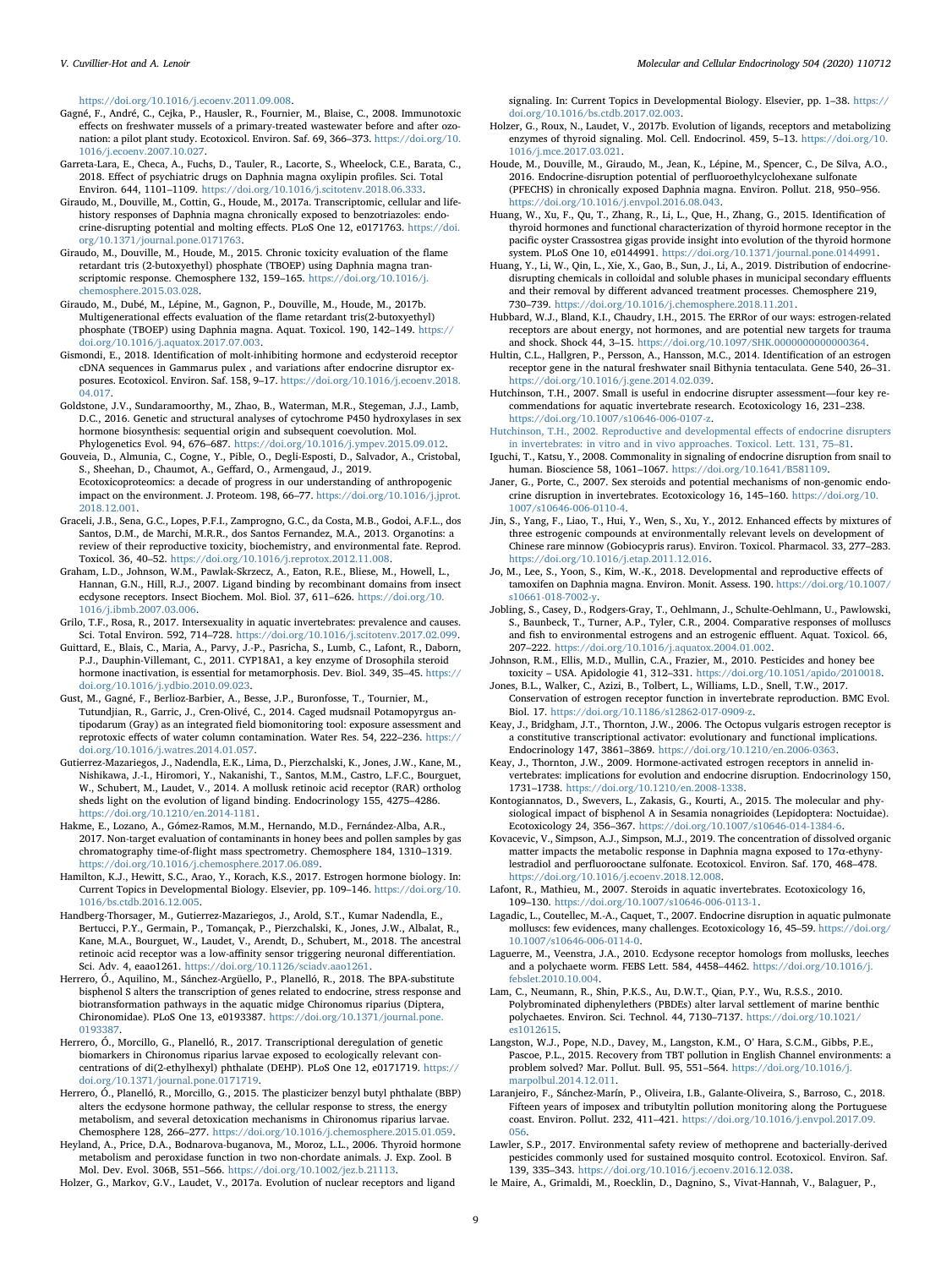Bourguet, W., 2009. Activation of RXR–PPAR heterodimers by organotin environmental endocrine disruptors. EMBO Rep. 10, 367–373. [https://doi.org/10.1038/](https://doi.org/10.1038/embor.2009.8) [embor.2009.8](https://doi.org/10.1038/embor.2009.8).

- <span id="page-9-18"></span>LeBlanc, G.A., 2007. Crustacean endocrine toxicology: a review. Ecotoxicology 16, 61–81. <https://doi.org/10.1007/s10646-006-0115-z>.
- <span id="page-9-37"></span>[Lee, S.-B., Choi, J., 2006. Multilevel evaluation of nonylphenol toxicity in fourth-instar](http://refhub.elsevier.com/S0303-7207(20)30012-5/sref93) [larvae of Chironomus riparius \(Diptera, Chironomidae\). Environ. Toxicol. Chem. 25,](http://refhub.elsevier.com/S0303-7207(20)30012-5/sref93) [3006](http://refhub.elsevier.com/S0303-7207(20)30012-5/sref93)–3014.
- <span id="page-9-0"></span>Lenoir, A., Boulay, R., Dejean, A., Touchard, A., Cuvillier-Hot, V., 2016. Phthalate pollution in an Amazonian rainforest. Environ. Sci. Pollut. Res. 23, 16865–16872. <https://doi.org/10.1007/s11356-016-7141-z>.
- <span id="page-9-3"></span>Lenoir, A., Cuvillier-Hot, V., Devers, S., Christidès, J.-P., Montigny, F., 2012. Ant cuticles: a trap for atmospheric phthalate contaminants. Sci. Total Environ. 441, 209–212. [https://doi.org/10.1016/j.scitotenv.2012.10.003.](https://doi.org/10.1016/j.scitotenv.2012.10.003)
- <span id="page-9-2"></span>Lenoir, A., Touchard, A., Devers, S., Christidès, J.-P., Boulay, R., Cuvillier-Hot, V., 2014. Ant cuticular response to phthalate pollution. Environ. Sci. Pollut. Res. 21, 13446–13451. [https://doi.org/10.1007/s11356-014-3272-2.](https://doi.org/10.1007/s11356-014-3272-2)
- <span id="page-9-5"></span>Leonard, J.A., Cope, W.G., Hammer, E.J., Barnhart, M.C., Bringolf, R.B., 2017. Extending the toxicity-testing paradigm for freshwater mussels: assessing chronic reproductive effects of the synthetic estrogen 17α-ethinylestradiol on the unionid mussel Elliptio complanata. Comp. Biochem. Physiol. C Toxicol. Pharmacol. 191, 14–25. [https://doi.](https://doi.org/10.1016/j.cbpc.2016.09.002) [org/10.1016/j.cbpc.2016.09.002.](https://doi.org/10.1016/j.cbpc.2016.09.002)
- <span id="page-9-46"></span>Li, S.-W., How, C.M., Liao, V.H.-C., 2018. Prolonged exposure of di(2-ethylhexyl) phthalate induces multigenerational toxic effects in Caenorhabditis elegans. Sci. Total Environ. 634, 260–266. <https://doi.org/10.1016/j.scitotenv.2018.03.355>.
- <span id="page-9-25"></span>Liu, T., Li, Y., Zhao, X., Zhang, M., Gu, W., 2014. Ethylparaben affects lifespan, fecundity, and the expression levels of ERR, EcR and YPR in Drosophila melanogaster. J. Insect Physiol. 71, 1–7. [https://doi.org/10.1016/j.jinsphys.2014.09.008.](https://doi.org/10.1016/j.jinsphys.2014.09.008)
- <span id="page-9-6"></span>Liu, Y., Tam, N.F.Y., Guan, Y., Gao, B., 2012. Influence of a marine diatom on the embryonic toxicity of 17α-ethynylestradiol to the abalone Haliotis diversicolor supertexta. Water Air Soil Pollut. 223, 4383–4395. [https://doi.org/10.1007/s11270-012-](https://doi.org/10.1007/s11270-012-1202-9) [1202-9.](https://doi.org/10.1007/s11270-012-1202-9)
- <span id="page-9-44"></span>Lu, Y., Zhang, P., Li, C., Su, X., Jin, C., Li, Y., Xu, Y., Li, T., 2013. Characterisation of immune-related gene expression in clam (Venerupis philippinarum) under exposure to di(2-ethylhexyl) phthalate. Fish Shellfish Immunol. 34, 142–146. [https://doi.org/](https://doi.org/10.1016/j.fsi.2012.10.015) [10.1016/j.fsi.2012.10.015.](https://doi.org/10.1016/j.fsi.2012.10.015)
- <span id="page-9-22"></span>Lv, L., Dong, X., Lv, F., Zhao, W., Yu, Y., Yang, W., 2017. Molecular cloning and characterization of an estrogen receptor gene in the marine polychaete Perinereis aibuhitensis. Comp. Biochem. Physiol. B Biochem. Mol. Biol. 207, 15–21. [https://doi.org/](https://doi.org/10.1016/j.cbpb.2017.02.001) [10.1016/j.cbpb.2017.02.001.](https://doi.org/10.1016/j.cbpb.2017.02.001)
- <span id="page-9-1"></span>Lyons, G., 2006. Viewpoint: policy requirements for protecting wildlife from endocrine disruptors. Environ. Health Perspect. 114, 142–146. [https://doi.org/10.1289/ehp.](https://doi.org/10.1289/ehp.8070) [8070.](https://doi.org/10.1289/ehp.8070)
- <span id="page-9-17"></span>Mankidy, R., Wiseman, S., Ma, H., Giesy, J.P., 2013. Biological impact of phthalates. Toxicol. Lett. 217, 50–58. <https://doi.org/10.1016/j.toxlet.2012.11.025>.
- <span id="page-9-16"></span>Maria, A., Malbert-Colas, A., Boulogne, I., Braman, V., Boitard, C., Dacher, M., Chertemps, T., Maibeche, M., Blais, C., Siaussat, D., 2019. Effects of bisphenol A on post-embryonic development of the cotton pest Spodoptera littoralis. Chemosphere 235, 616–625. <https://doi.org/10.1016/j.chemosphere.2019.06.073>.
- <span id="page-9-19"></span>Markov, G.V., Tavares, R., Dauphin-Villemant, C., Demeneix, B.A., Baker, M.E., Laudet, V., 2009. Independent elaboration of steroid hormone signaling pathways in metazoans. Proc. Natl. Acad. Sci. 106, 11913–11918. [https://doi.org/10.1073/pnas.](https://doi.org/10.1073/pnas.0812138106) [0812138106](https://doi.org/10.1073/pnas.0812138106).
- <span id="page-9-26"></span>Martínez-Paz, P., Morales, M., Urien, J., Morcillo, G., Martínez-Guitarte, J.L., 2017. Endocrine-related genes are altered by antibacterial agent triclosan in Chironomus riparius aquatic larvae. Ecotoxicol. Environ. Saf. 140, 185–190. [https://doi.org/10.](https://doi.org/10.1016/j.ecoenv.2017.02.047) [1016/j.ecoenv.2017.02.047](https://doi.org/10.1016/j.ecoenv.2017.02.047).
- <span id="page-9-20"></span>Matsumoto, T., Nakamura, A.M., Mori, K., Akiyama, I., Hirose, H., Takahashi, Y., 2007. Oyster estrogen receptor: cDNA cloning and immunolocalization. Gen. Comp. Endocrinol. 151, 195–201. <https://doi.org/10.1016/j.ygcen.2007.01.016>.
- <span id="page-9-45"></span>McCallum, M.L., Matlock, M., Treas, J., Safi, B., Sanson, W., McCallum, J.L., 2013. Endocrine disruption of sexual selection by an estrogenic herbicide in the mealworm beetle (Tenebrio molitor). Ecotoxicology 22, 1461–1466. [https://doi.org/10.1007/](https://doi.org/10.1007/s10646-013-1132-3) [s10646-013-1132-3.](https://doi.org/10.1007/s10646-013-1132-3)
- <span id="page-9-13"></span>Mommaerts, V., Smagghe, G., 2011. Side-effects of pesticides on the pollinator Bombus: an overview. In: Stoytcheva, M. (Ed.), Pesticides in the Modern World - Pests Control and Pesticides Exposure and Toxicity Assessment. InTech. [https://doi.org/10.5772/](https://doi.org/10.5772/25254) [25254.](https://doi.org/10.5772/25254)
- <span id="page-9-14"></span>Mommaerts, V., Sterk, G., Smagghe, G., 2006. Bumblebees can be used in combination with juvenile hormone analogues and ecdysone agonists. Ecotoxicology 15, 513–521. <https://doi.org/10.1007/s10646-006-0087-z>.
- <span id="page-9-7"></span>Morales, M., Martínez-Paz, P., Sánchez-Argüello, P., Morcillo, G., Martínez-Guitarte, J.L., 2018. Bisphenol A (BPA) modulates the expression of endocrine and stress response genes in the freshwater snail Physa acuta. Ecotoxicol. Environ. Saf. 152, 132–138. <https://doi.org/10.1016/j.ecoenv.2018.01.034>.
- <span id="page-9-38"></span>[Mu, X., LeBlanc, G.A., 2002. Developmental toxicity of testosterone in the crustacean](http://refhub.elsevier.com/S0303-7207(20)30012-5/sref113) [Daphnia magna involves anti-ecdysteroidal activity. Gen. Comp. Endocrinol. 129,](http://refhub.elsevier.com/S0303-7207(20)30012-5/sref113) 127–[133](http://refhub.elsevier.com/S0303-7207(20)30012-5/sref113).
- <span id="page-9-23"></span>Nagasawa, K., Treen, N., Kondo, R., Otoki, Y., Itoh, N., Rotchell, J.M., Osada, M., 2015. Molecular characterization of an estrogen receptor and estrogen-related receptor and their autoregulatory capabilities in two Mytilus species. Gene 564, 153–159. [https://](https://doi.org/10.1016/j.gene.2015.03.073) [doi.org/10.1016/j.gene.2015.03.073.](https://doi.org/10.1016/j.gene.2015.03.073)
- <span id="page-9-32"></span>Nair, P.M.G., Choi, J., 2012. Modulation in the mRNA expression of ecdysone receptor gene in aquatic midge, Chironomus riparius upon exposure to nonylphenol and silver nanoparticles. Environ. Toxicol. Pharmacol. 33, 98–106. [https://doi.org/10.1016/j.](https://doi.org/10.1016/j.etap.2011.09.006) [etap.2011.09.006](https://doi.org/10.1016/j.etap.2011.09.006).
- <span id="page-9-40"></span>Novo, M., Muñiz-González, A.B., Trigo, D., Casquero, S., Martínez Guitarte, J.L., 2019. Applying sunscreens on earthworms: molecular response of Eisenia fetida after direct contact with an organic UV filter. Sci. Total Environ. 676, 97–104. [https://doi.org/](https://doi.org/10.1016/j.scitotenv.2019.04.238) [10.1016/j.scitotenv.2019.04.238.](https://doi.org/10.1016/j.scitotenv.2019.04.238)
- <span id="page-9-39"></span>Novo, M., Verdú, I., Trigo, D., Martínez-Guitarte, J.L., 2018. Endocrine disruptors in soil: effects of bisphenol A on gene expression of the earthworm Eisenia fetida. Ecotoxicol. Environ. Saf. 150, 159–167. <https://doi.org/10.1016/j.ecoenv.2017.12.030>.
- <span id="page-9-28"></span>Oberdörster, E., McClellan-Green, P., 2002. Mechanisms of imposex induction in the mud snail, Ilyanassa obsoleta: TBT as a neurotoxin and aromatase inhibitor. Mar. Environ. Res. 54, 715–718. [https://doi.org/10.1016/S0141-1136\(02\)00118-6](https://doi.org/10.1016/S0141-1136(02)00118-6).
- <span id="page-9-9"></span>Oehlmann, J., Di Benedetto, P., Tillmann, M., Duft, M., Oetken, M., Schulte-Oehlmann, U., 2007. Endocrine disruption in prosobranch molluscs: evidence and ecological relevance. Ecotoxicology 16, 29–43. <https://doi.org/10.1007/s10646-006-0109-x>.
- <span id="page-9-24"></span>Oehlmann, J., Schulte-Oehlmann, U., Bachmann, J., Oetken, M., Lutz, I., Kloas, W., Ternes, T.A., 2006. Bisphenol A induces superfeminization in the ramshorn snail (Gastropoda: prosobranchia) at environmentally relevant concentrations. Environ. Health Perspect. 114, 127–133. [https://doi.org/10.1289/ehp.8065.](https://doi.org/10.1289/ehp.8065)
- <span id="page-9-8"></span>Oehlmann, J., Schulte-Oehlmann, U., Kloas, W., Jagnytsch, O., Lutz, I., Kusk, K.O., Wollenberger, L., Santos, E.M., Paull, G.C., Van Look, K.J.W., Tyler, C.R., 2009. A critical analysis of the biological impacts of plasticizers on wildlife. Philos. Trans. R. Soc. Biol. Sci. 364, 2047–2062. [https://doi.org/10.1098/rstb.2008.0242.](https://doi.org/10.1098/rstb.2008.0242)
- <span id="page-9-10"></span>Oetken, M., Bachmann, J., Schulte-Oehlmann, U., Oehlmann, J., 2004. Evidence for endocrine disruption in invertebrates. In: International Review of Cytology. Elsevier, pp. 1–44. [https://doi.org/10.1016/S0074-7696\(04\)36001-8.](https://doi.org/10.1016/S0074-7696(04)36001-8)
- <span id="page-9-42"></span>Oliveira, E., Barata, C., Piña, B., 2016. Endocrine disruption in the omics era: new views, new hazards, new approaches. Open Biotechnol. J. 10, 20–35. [https://doi.org/10.](https://doi.org/10.2174/1874070701610010020) [2174/1874070701610010020](https://doi.org/10.2174/1874070701610010020).
- <span id="page-9-47"></span>Oliveira-Filho, E.C., Grisolia, C.K., Paumgartten, F.J.R., 2009. Trans-generation study of the effects of nonylphenol ethoxylate on the reproduction of the snail Biomphalaria tenagophila. Ecotoxicol. Environ. Saf. 72, 458–465. [https://doi.org/10.1016/j.](https://doi.org/10.1016/j.ecoenv.2007.10.008) [ecoenv.2007.10.008.](https://doi.org/10.1016/j.ecoenv.2007.10.008)
- <span id="page-9-31"></span>Orozco, A., Lazcano, I., Hernández-Puga, G., Olvera, A., 2017. Non-mammalian models reveal the role of alternative ligands for thyroid hormone receptors. Mol. Cell. Endocrinol. 459, 59–63. [https://doi.org/10.1016/j.mce.2017.03.003.](https://doi.org/10.1016/j.mce.2017.03.003)
- <span id="page-9-33"></span>Ozáez, I., Martínez-Guitarte, J.L., Morcillo, G., 2014. The UV filter benzophenone 3 (BP-3) activates hormonal genes mimicking the action of ecdysone and alters embryo development in the insect Chironomus riparius (Diptera). Environ. Pollut. 192, 19–26. <https://doi.org/10.1016/j.envpol.2014.04.038>.
- <span id="page-9-34"></span>Ozáez, I., Martínez-Guitarte, J.L., Morcillo, G., 2013. Effects of in vivo exposure to UV filters (4-MBC, OMC, BP-3, 4-HB, OC, OD-PABA) on endocrine signaling genes in the insect Chironomus riparius. Sci. Total Environ. 456–457, 120–126. [https://doi.org/](https://doi.org/10.1016/j.scitotenv.2013.03.081) [10.1016/j.scitotenv.2013.03.081.](https://doi.org/10.1016/j.scitotenv.2013.03.081)
- <span id="page-9-27"></span>Park, K., Kwak, I.-S., 2010. Molecular effects of endocrine-disrupting chemicals on the Chironomus riparius estrogen-related receptor gene. Chemosphere 79, 934–941. [https://doi.org/10.1016/j.chemosphere.2010.03.002.](https://doi.org/10.1016/j.chemosphere.2010.03.002)
- <span id="page-9-29"></span>Pascoal, S., Carvalho, G., Vasieva, O., Hughes, R., Cossins, A., Fang, Y., Ashelford, K., Olohan, L., Barroso, C., Mendo, S., Creer, S., 2013. Transcriptomics and in vivo tests reveal novel mechanisms underlying endocrine disruption in an ecological sentinel, Nucella lapillus. Mol. Ecol. 22, 1589–1608. <https://doi.org/10.1111/mec.12137>.
- <span id="page-9-11"></span>Pener, M.Paul, Dhadialla, T.S., 2012. An overview of insect growth disruptors; applied aspects. In: Advances in Insect Physiology. Elsevier, pp. 1–162. [https://doi.org/10.](https://doi.org/10.1016/B978-0-12-391500-9.00001-2) [1016/B978-0-12-391500-9.00001-2](https://doi.org/10.1016/B978-0-12-391500-9.00001-2).
- <span id="page-9-43"></span>Piña, B., Raldúa, D., Barata, C., Portugal, J., Navarro-Martín, L., Martínez, R., Fuertes, I., Casado, M., 2018. Functional data analysis: omics for environmental risk assessment. In: Comprehensive Analytical Chemistry. Elsevier, pp. 583–611. [https://doi.org/10.](https://doi.org/10.1016/bs.coac.2018.07.007) [1016/bs.coac.2018.07.007](https://doi.org/10.1016/bs.coac.2018.07.007).
- <span id="page-9-35"></span>Planelló, R., Herrero, O., Martínez-Guitarte, J.L., Morcillo, G., 2011. Comparative effects of butyl benzyl phthalate (BBP) and di(2-ethylhexyl) phthalate (DEHP) on the aquatic larvae of Chironomus riparius based on gene expression assays related to the endocrine system, the stress response and ribosomes. Aquat. Toxicol. 105, 62–70. [https://](https://doi.org/10.1016/j.aquatox.2011.05.011) [doi.org/10.1016/j.aquatox.2011.05.011.](https://doi.org/10.1016/j.aquatox.2011.05.011)
- <span id="page-9-36"></span>Planelló, R., Martínez-Guitarte, J.L., Morcillo, G., 2008. The endocrine disruptor bisphenol A increases the expression of HSP70 and ecdysone receptor genes in the aquatic larvae of Chironomus riparius. Chemosphere 71, 1870–1876. [https://doi.](https://doi.org/10.1016/j.chemosphere.2008.01.033) [org/10.1016/j.chemosphere.2008.01.033.](https://doi.org/10.1016/j.chemosphere.2008.01.033)
- <span id="page-9-15"></span>Prado, A., Pioz, M., Vidau, C., Requier, F., Jury, M., Crauser, D., Brunet, J.-L., Le Conte, Y., Alaux, C., 2019. Exposure to pollen-bound pesticide mixtures induces longer-lived but less efficient honey bees. Sci. Total Environ. 650, 1250–1260. [https://doi.org/10.](https://doi.org/10.1016/j.scitotenv.2018.09.102) [1016/j.scitotenv.2018.09.102.](https://doi.org/10.1016/j.scitotenv.2018.09.102)
- <span id="page-9-30"></span>Préau, L., Fini, J.B., Morvan-Dubois, G., Demeneix, B., 2015. Thyroid hormone signaling during early neurogenesis and its significance as a vulnerable window for endocrine disruption. Biochim. Biophys. Acta Gene Regul. Mech. 1849, 112–121. [https://doi.](https://doi.org/10.1016/j.bbagrm.2014.06.015) [org/10.1016/j.bbagrm.2014.06.015](https://doi.org/10.1016/j.bbagrm.2014.06.015).
- <span id="page-9-41"></span>Qu, Z., Bendena, W.G., Tobe, S.S., Hui, J.H.L., 2018. Juvenile hormone and sesquiterpenoids in arthropods: biosynthesis, signaling, and role of MicroRNA. J. Steroid Biochem. Mol. Biol. 184, 69–76. [https://doi.org/10.1016/j.jsbmb.2018.01.013.](https://doi.org/10.1016/j.jsbmb.2018.01.013)
- <span id="page-9-12"></span>Quesada, C.R., Sadof, C.S., 2019. Field evaluation of insecticides and application timing on natural enemies of selected armored and soft scales. Biol. Control 133, 81–90. [https://doi.org/10.1016/j.biocontrol.2019.03.013.](https://doi.org/10.1016/j.biocontrol.2019.03.013)
- <span id="page-9-21"></span>Raingeard, D., Bilbao, E., Cancio, I., Cajaraville, M.P., 2013. Retinoid X receptor (RXR), estrogen receptor (ER) and other nuclear receptors in tissues of the mussel Mytilus galloprovincialis: cloning and transcription pattern. Comp. Biochem. Physiol. Mol. Integr. Physiol. 165, 178–190. [https://doi.org/10.1016/j.cbpa.2013.03.001.](https://doi.org/10.1016/j.cbpa.2013.03.001)
- <span id="page-9-4"></span>Roach, A.C., Wilson, S.P., 2009. Ecological impacts of tributyltin on estuarine communities in the Hastings River, NSW Australia. Mar. Pollut. Bull. 58, 1780–1786. [https://doi.org/10.1016/j.marpolbul.2009.08.021.](https://doi.org/10.1016/j.marpolbul.2009.08.021)